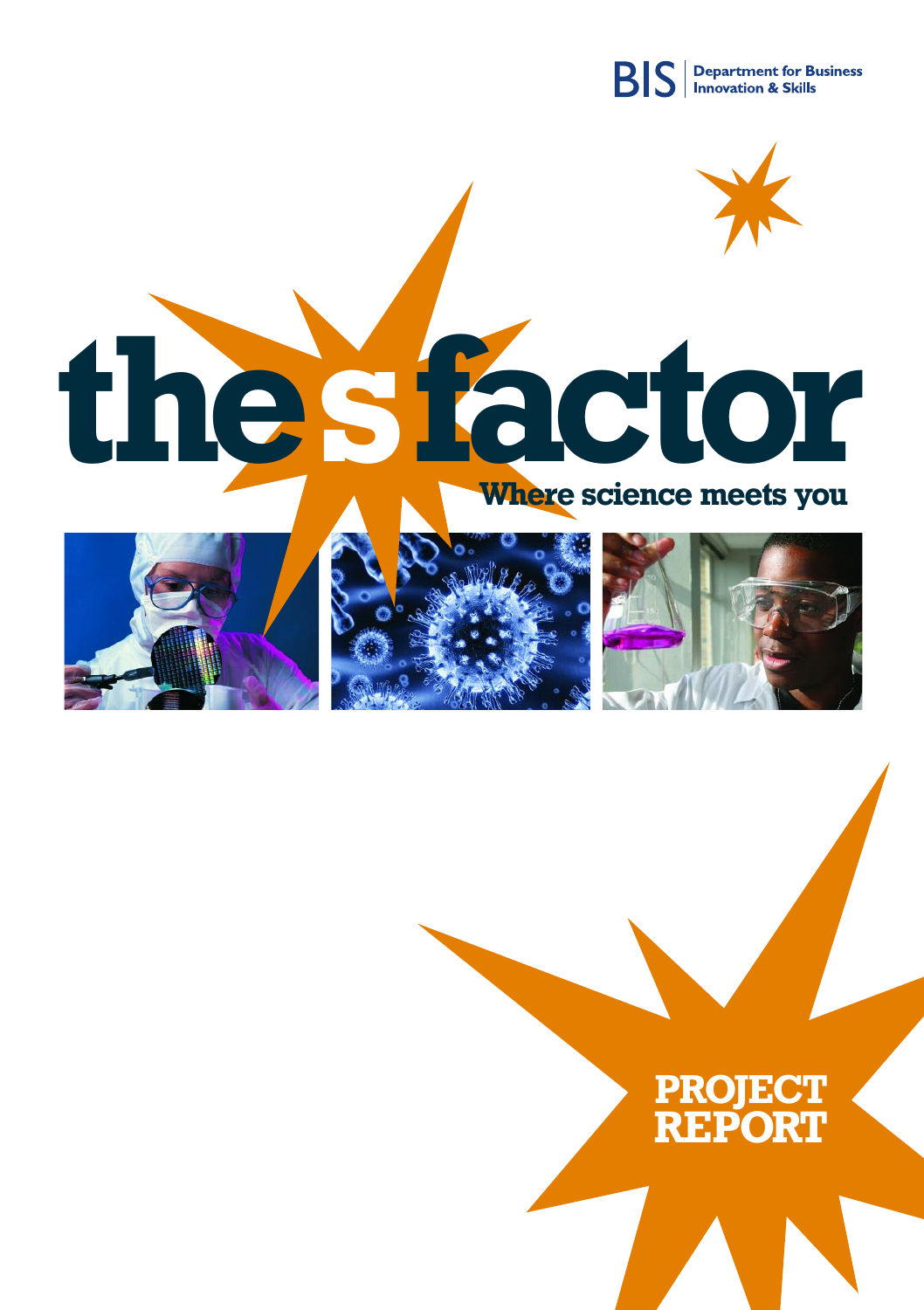# **Amelia Waddington**

PhD Student, University of Leeds

The brain is amazing, a collection of billions of cells which work together to create love, fear, intelligence and reasoning. I'm working towards a PhD in computational neuroscience, using computers to try to understand the building blocks of this incredibly complex system.

Through computer simulations, I investigate how the connections between each cell change over time. This work will hopefully lead to a greater understanding of learning and memory.

I did my first degree in cognitive science, which is about seeing how the brain works by finding out what goes on 'under the hood', rather than through observing and describing behaviour as in psychology. I went into science because I wanted to make new discoveries. I'd worked for a while in industry after my A levels, but it wasn't enough for me – what motivates me is finding out new things that nobody has known before.



Amelia took part in the S Factor's media training day for women scientists.

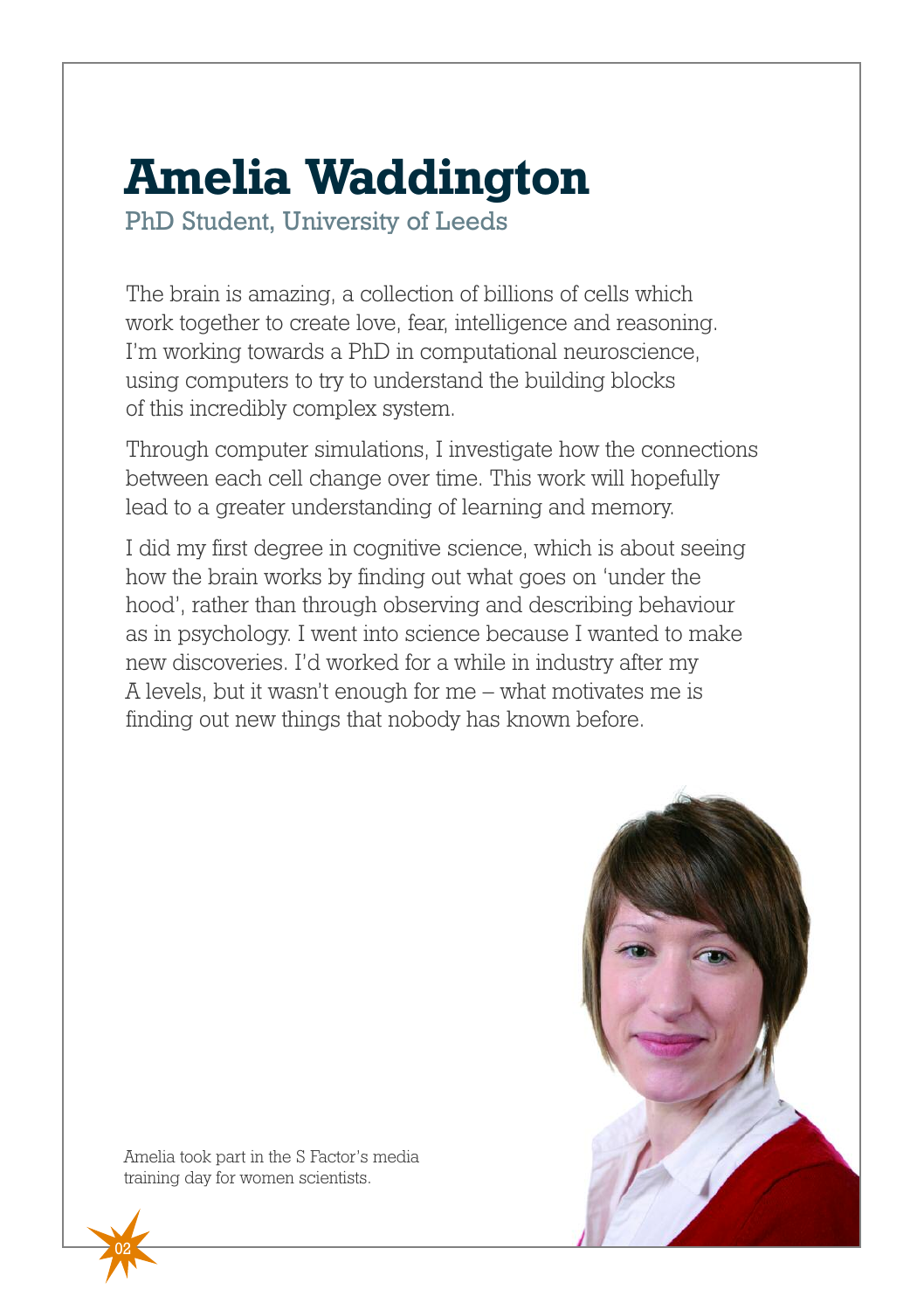# **Contents**

| The S Factor                                                          |
|-----------------------------------------------------------------------|
| The Project Partners                                                  |
| Adults want to learn about science too<br>- the Science Café          |
| The Scientists<br>Emily Cummins and Damilola Adelekan 10 - 11         |
| Adults want to learn about science too                                |
| Finding out about science                                             |
| The Scientists                                                        |
| The Project Partners<br>Museum of Science and Industry, Manchester 16 |
|                                                                       |
| The Scientists                                                        |
| Women in Science - who springs to mind?20 - 21                        |
| The Project Partners                                                  |
|                                                                       |
| The Scientists                                                        |
|                                                                       |

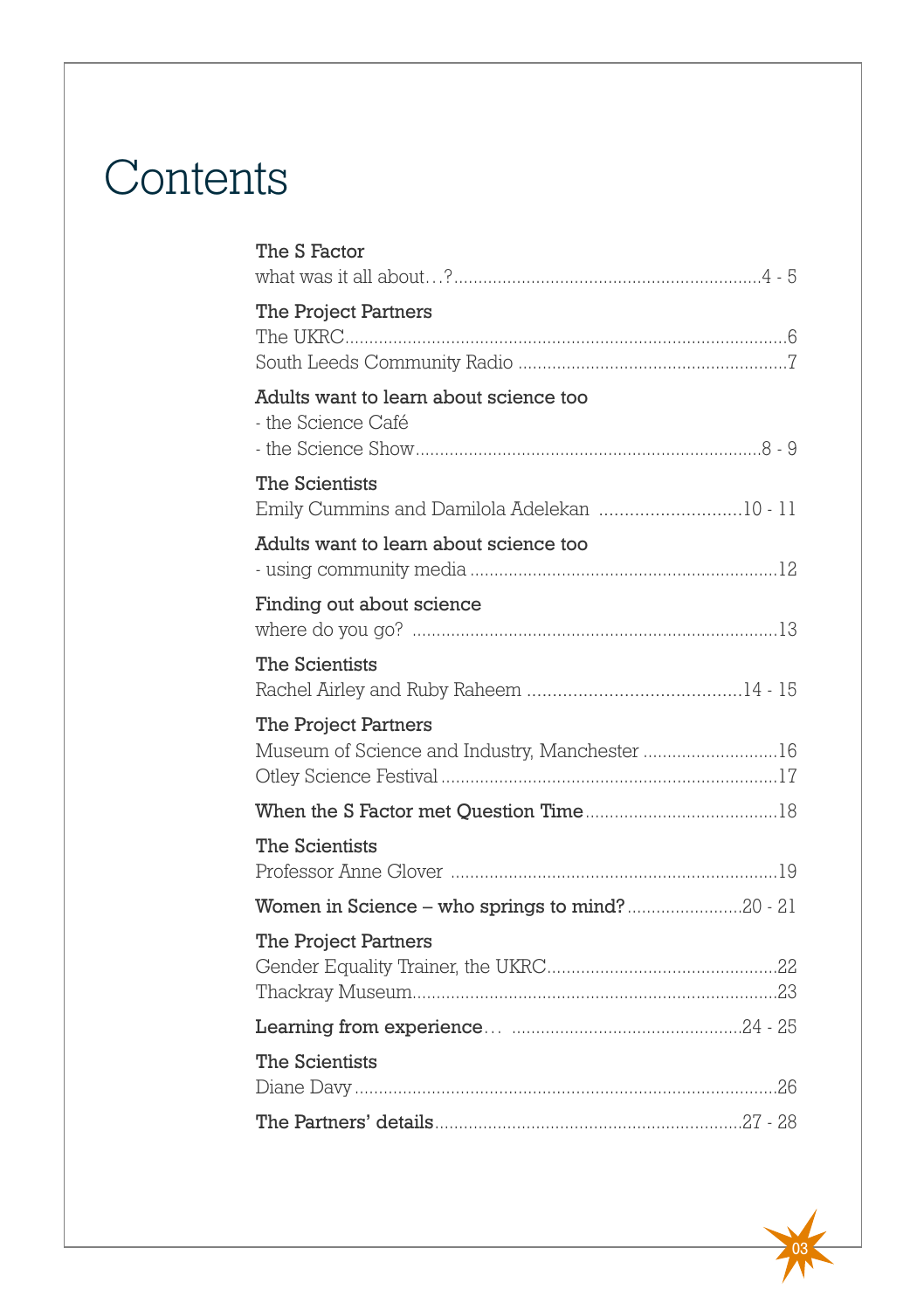

# **what was it all about...**

Making science enjoyable, accessible, inspirational and fun was one of the basic principles behind the S Factor.

The project – funded by the UK Department for Business, Innovation and Skills through the Transformation Fund – was about engaging adults with science, giving people the chance to take part in debates, learning something new and being inspired to learn more.

At the same time, the S Factor overturned traditional stereotypes of science by giving women scientists a platform and a voice.

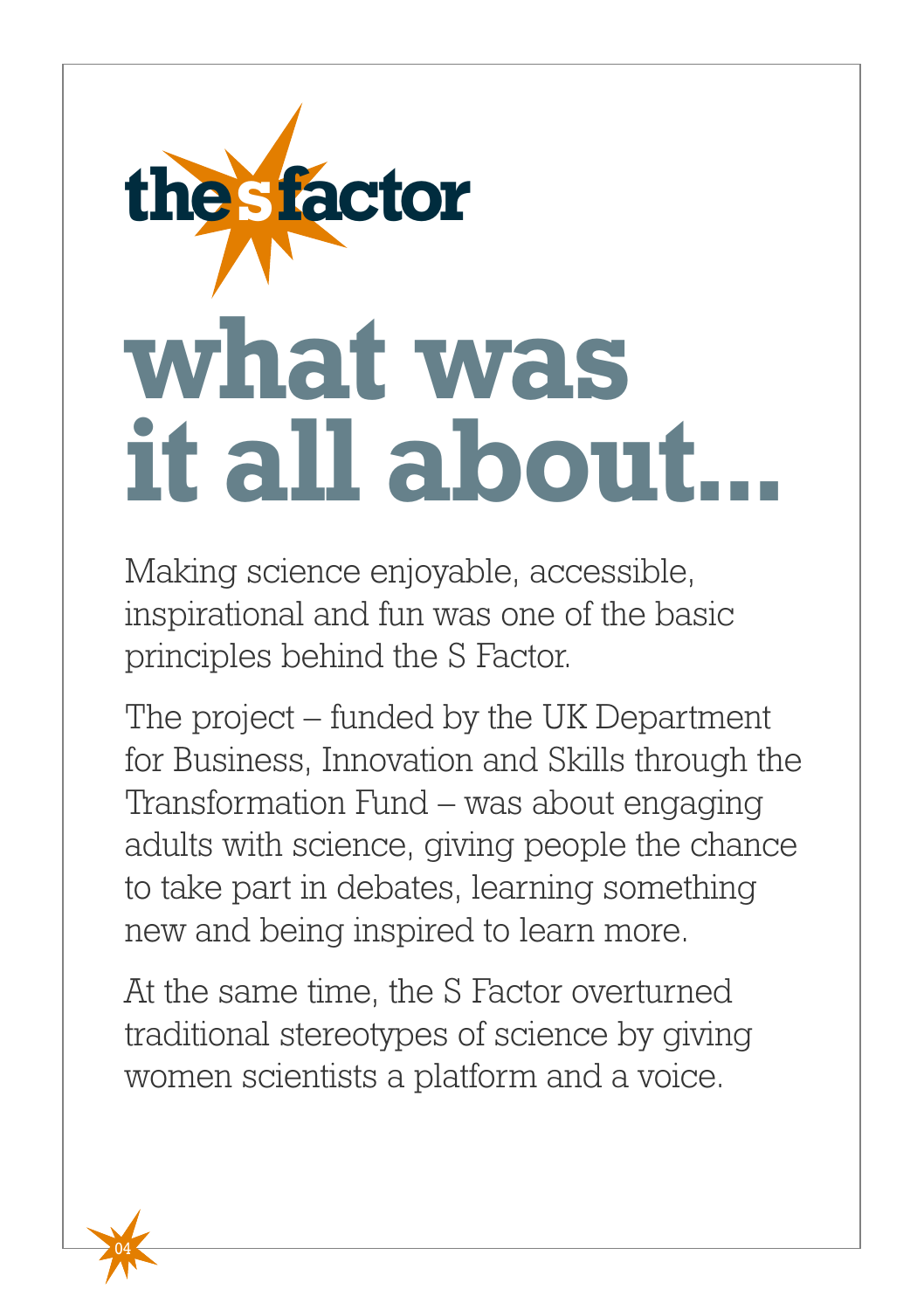The project brought together a new partnership. Led by the UKRC, it included two science museums (Museum of Science and Industry Manchester and Thackray Museum, Leeds), Otley Science Festival and South Leeds Community Radio with Vera Media.

S Factor events took place in community centres, science museums and science festivals – attracting a wide range of people from different backgrounds. Community events in Wythenshawe and Beeston were able to bring in people who wouldn't normally choose to learn about science – particularly low-income learners and those from black and ethnic minority backgrounds. A science café in Leeds targeted a hearing-impaired audience.

The format of the events was as wide-ranging as the venues, again designed to attract all kinds of adult learners: radio phone-ins, public debates with high-profile figures, interactive science workshops on topical issues, a comedy show and science Q&A sessions in café settings. In total, over 1,000 people took part.

The project provided a chance for the organisations involved to learn as well, sharing new ideas on ways to get adults interested in science and – through gender equality training run by the UKRC – gaining a better understanding of why women are still underrepresented within science and how they can make a difference through the work they do.

Twenty women scientists were trained in media and public speaking skills, and were invited to take part in the S Factor events, often their first experience behind the microphone. The S Factor experience aimed to give them the confidence to do more events in the future and to act as role models to encourage more women into science.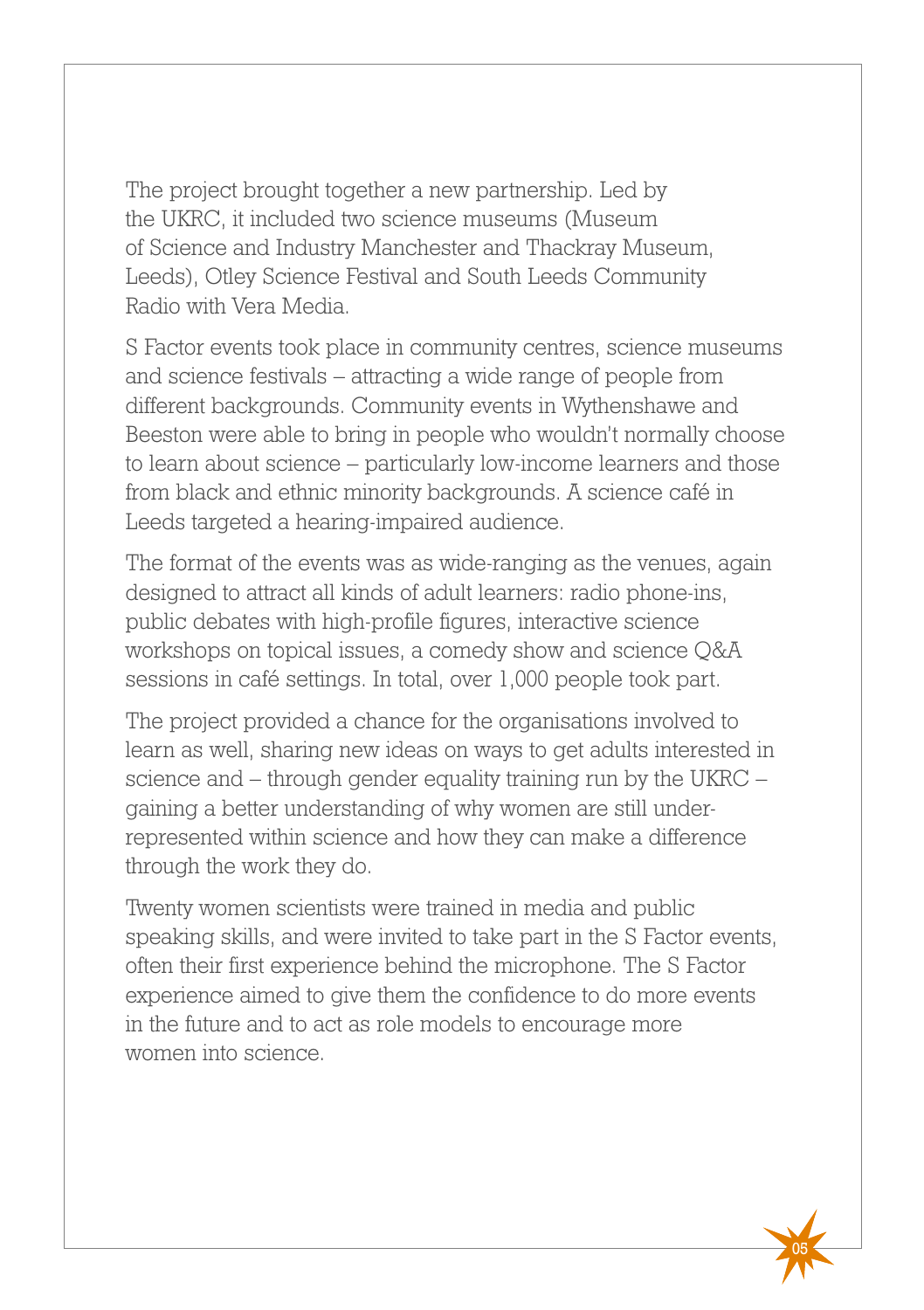#### **The Project Partners**

## **Claire Pickerden**

Project Development Manager, the UKRC

I've always believed that women are central to the workplace and to our economic future and have the absolute right to be regarded as equals in today's society. The UKRC works with both employers and women to show that women are a key source of skills, talent and enthusiasm which science, engineering and technology can't do without. I've met many inspiring women scientists in the UK, Europe and across the world in my work for the UKRC, who clearly demonstrate how science can be both rewarding and fun.

The S Factor brought science to an adult audience in an informal, informative way, whilst profiling women scientists. This was a unique partnership between the UKRC, museums, a science festival and community radio and we learned a lot from each other in a short space of time. We'd like that learning to continue, for adults to engage in science and for women to fulfil their ambitions to work in science, engineering and technology.



"As lead partner and project manager, I was delighted by the support from our partners, the enthusiasm of the women scientists and the reaction from the public."

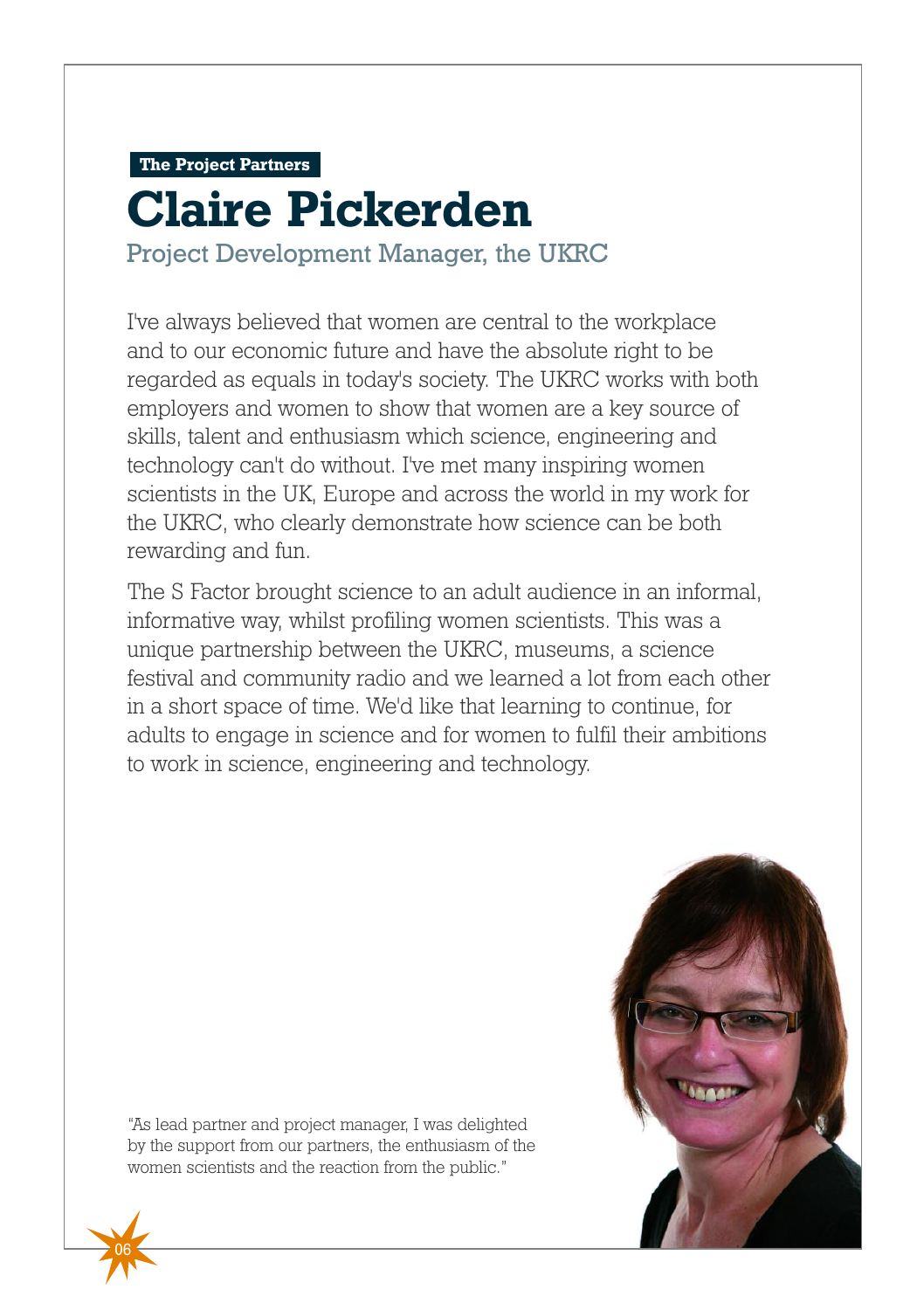

## **Al Garthwaite The Project Partners**

Director, South Leeds Community Radio and Vera Media

I run a community radio station in what is considered an area of high deprivation in South Leeds. We are involved in a wide range of community outreach activities alongside others in Beeston, but this is the first time we have been able to offer local people the chance to get involved in, and find out about, science.

Most people here have had nothing to do with science since they were at school, and many had little or no science education even then. Yet the S Factor events have been met with enormous enthusiasm. I think the range of events, their quality, the excellent speakers, our use of radio and other media to get the message out - all this has breathed life into the initiative and generated considerable interest. Profiling women in science has been particularly rewarding. I know it has expanded people's horizons, and I hope we will be able to continue in some way.

07

"This has been one of the best projects I have participated in due to the range of partners and the excellent leadership from the UKRC."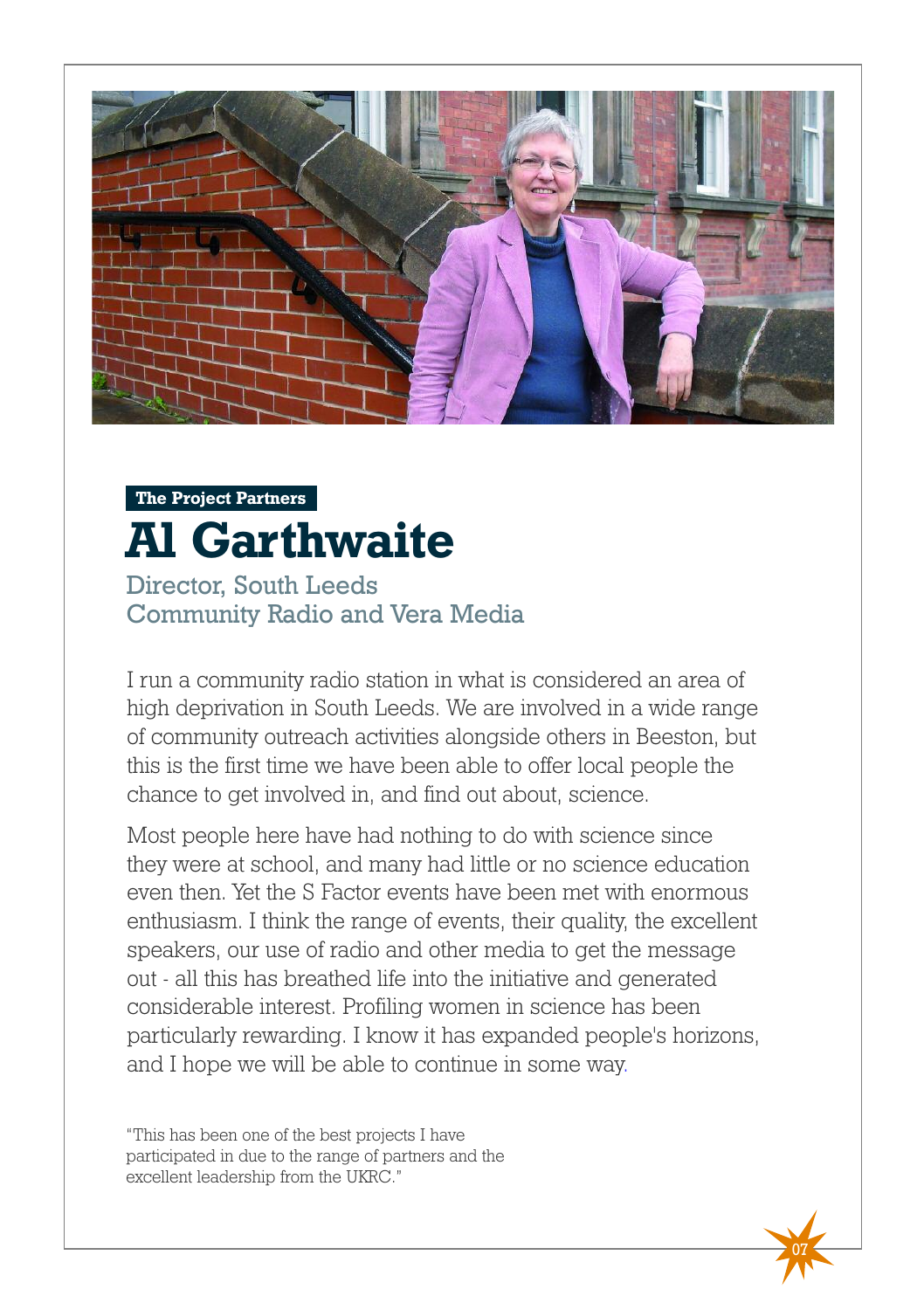## **Adults want to learn about science too - the Science Café**

Twenty-four people attended the South Leeds Community Radio S Factor Science Café held in March 2010, at Hillside Community Centre. The evening event took the form of a three course meal with presentations between courses from women who are successful scientists.

Unlike previous S Factor events, numbers were limited due to the more formal catering arrangements and also in order to encourage more in-depth discussion from the audience. The attendees, from across diverse ethnic groups, were sent a personal invitation to encourage uptake. Emily Cummins talked about her inventions, including the sustainable fridge, and Dr Catriona Morrison spoke on language and memory. A general discussion on science followed, ending with an overwhelming agreement to try and hold future café events looking at diverse science topics from dementia to wormeries.

The Science Café at Thackray Museum saw Dr Rachel Airley talk about her work on cancer and Dr Ruth Brooke on the impact of hearing loss. The predominantly hearing-impaired audience enjoyed the event. 'The school I attended was non-academic – science wasn't on offer! So it's lovely to have the opportunity to hear lectures explained in an understandable format – and having the loop system was an added bonus – more please!'

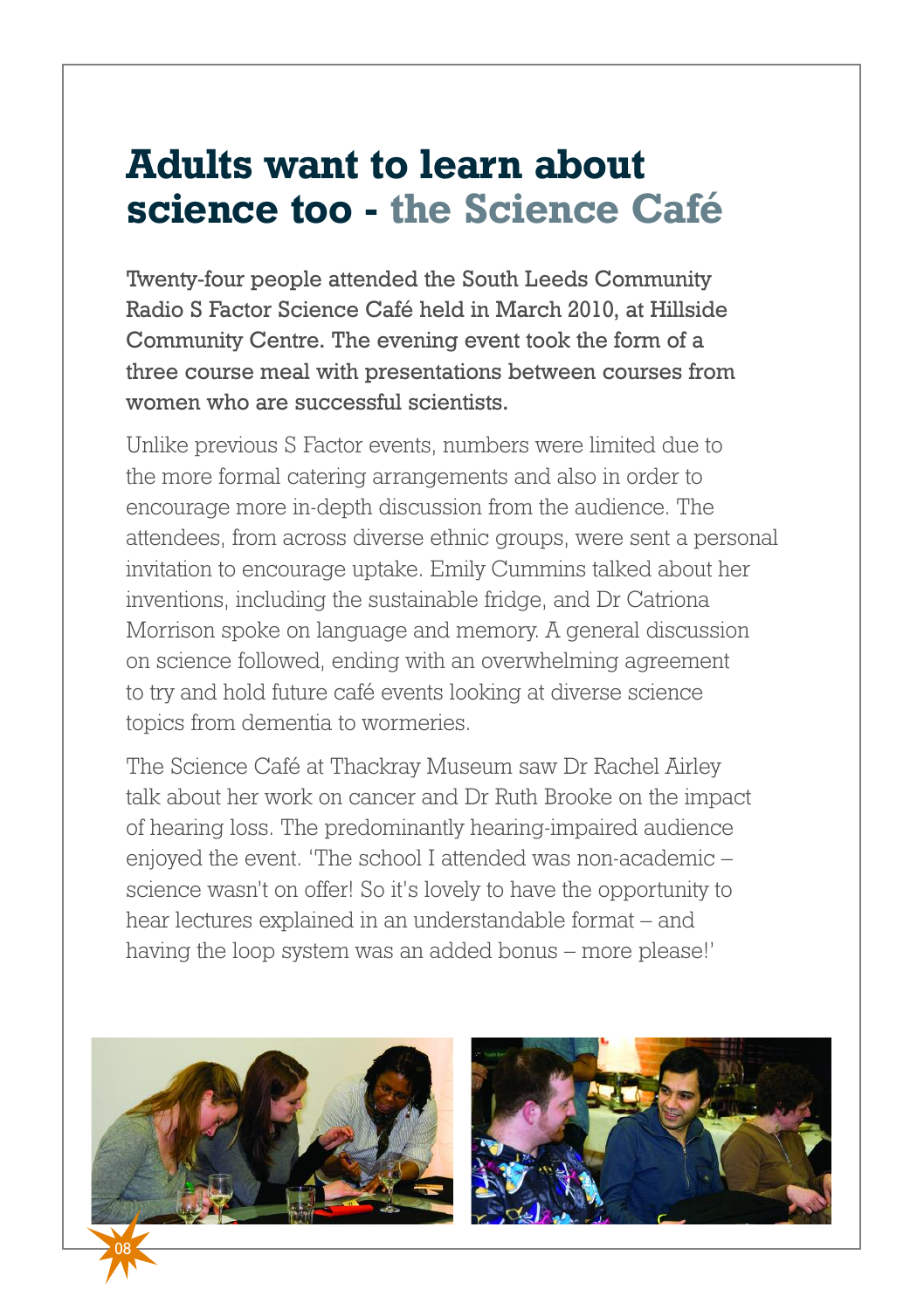## **Adults want to learn about science too - the Science Show**

Science engagement is often targeted at children – get them young and they'll hopefully stay interested in science all their lives.

But the S Factor wanted to show adults – especially those who wouldn't normally be interested in science – that learning about science can be fun and useful.

For the project, the Manchester Museum of Science and Industry (MOSI) adapted one of their science shows for children – 'What a load of rubbish' – for an adult and family audience and brought it out of the museum and into community centres in Manchester, Otley and Leeds.

Packed with entertaining and interactive quizzes and games, the show looks at all the rubbish we throw away, where it goes and what we can do to make it less of a problem. The show is fun and easy to understand, but it also carries a serious environmental message.

At the Hillside Community Centre in Leeds, MOSI teamed up with South Leeds Community Radio to run the shows. Leafleting in the area brought around 100 people to the event – with food, craft activities for the kids and information stalls to make it a full day out.

Just over half of those who came were women, with 40 per cent from ethnic minorities. Over 95 per cent enjoyed the show, said they'd learned something new and would now be more careful with their rubbish. Nearly 80 per cent said it had made them want to learn more about science.

An evening performance in Otley also drew in a lively audience with Harriet Wood from Friends of the Earth, Wharfedale and Emma King, Recycling and Waste, Leeds City Council rounding off the event with factual information and discussion.

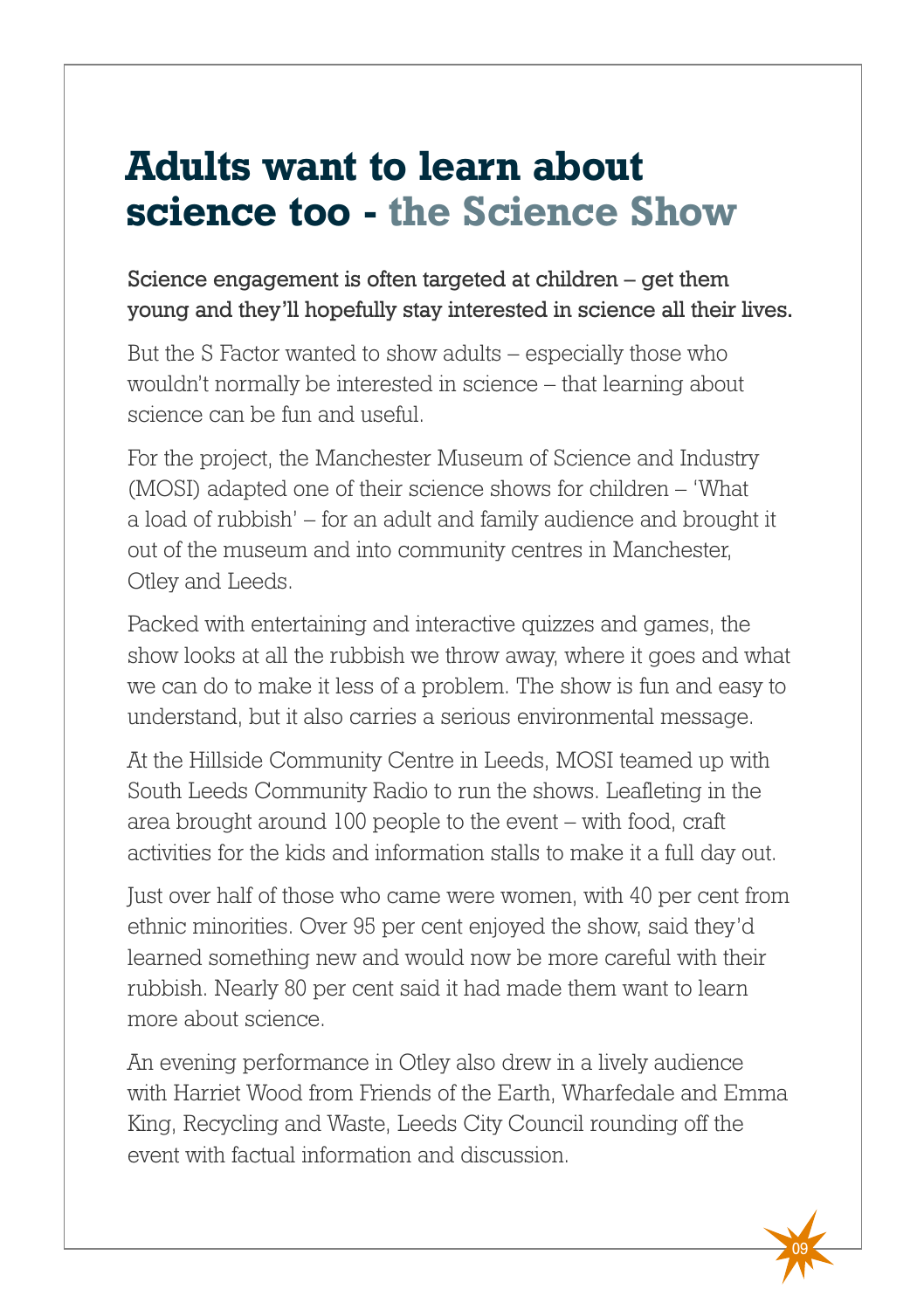## Inventor and engineer **Emily Cummins The Scientists**

When I was four, my Grandad gave me a hammer and began to teach me how to make toys from scraps of materials. My interest in sustainable design was born.

My latest innovation is a sustainable fridge which is 'powered' by dirty water but keeps medicines or small food items clean, dry and cool. After refining it in Namibia, I gave away the design plans in townships across southern Africa because I wanted to enable as many people as possible to build their own fridges.

I took part in two events – talking to people about my inventions. I love it that the S Factor is reaching adults, so they learn how exciting science is and can share that with their children and others.

My science is about changing the world, and this project is helping show just how relevant science is to the world we live in. And as part of it all, it's great the project is giving a bigger profile to women scientists



Emily took part in Otley Science Festival and a Leeds Science Café.

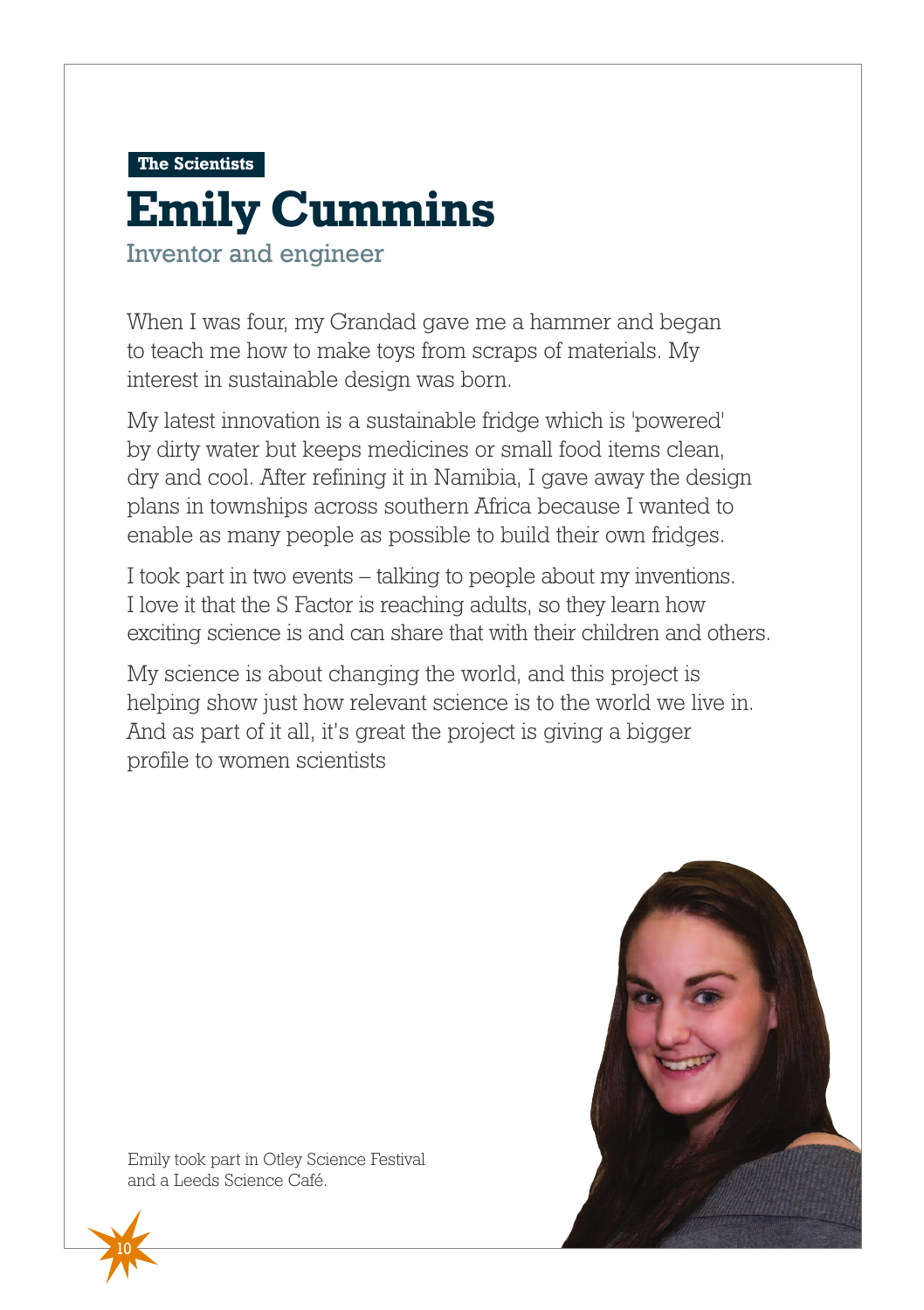**The Scientists**

# **Damilola Adelekan**

Mechodronics Engineering, University Centre at Blackburn College

Being a big fan of Formula One (F1), I decided to do my research project on KERS (Kinetic Energy Recovery System) cars. This is a new, green technology which is being tested in F1 to improve the race and make it more environmentally friendly.

F1 cars recover and store energy from the back wheels during braking and the energy can then be reintroduced into the car's drive-train. The driver can activate the system through a boost button to give the car extra energy when they choose within the race.

This year, as part of the S Factor, I attended a media training day which turned out to be a real eye opener. It made me realise how passionate I am in my subject areas and that I can easily get carried away! Then I was a guest blogger for the UKRC, which was fun. I'm hoping, thanks to the UKRC, to find more opportunities to build my profile as a young woman in SET and as an engineer.



Damilola spoke at the S Factor final seminar.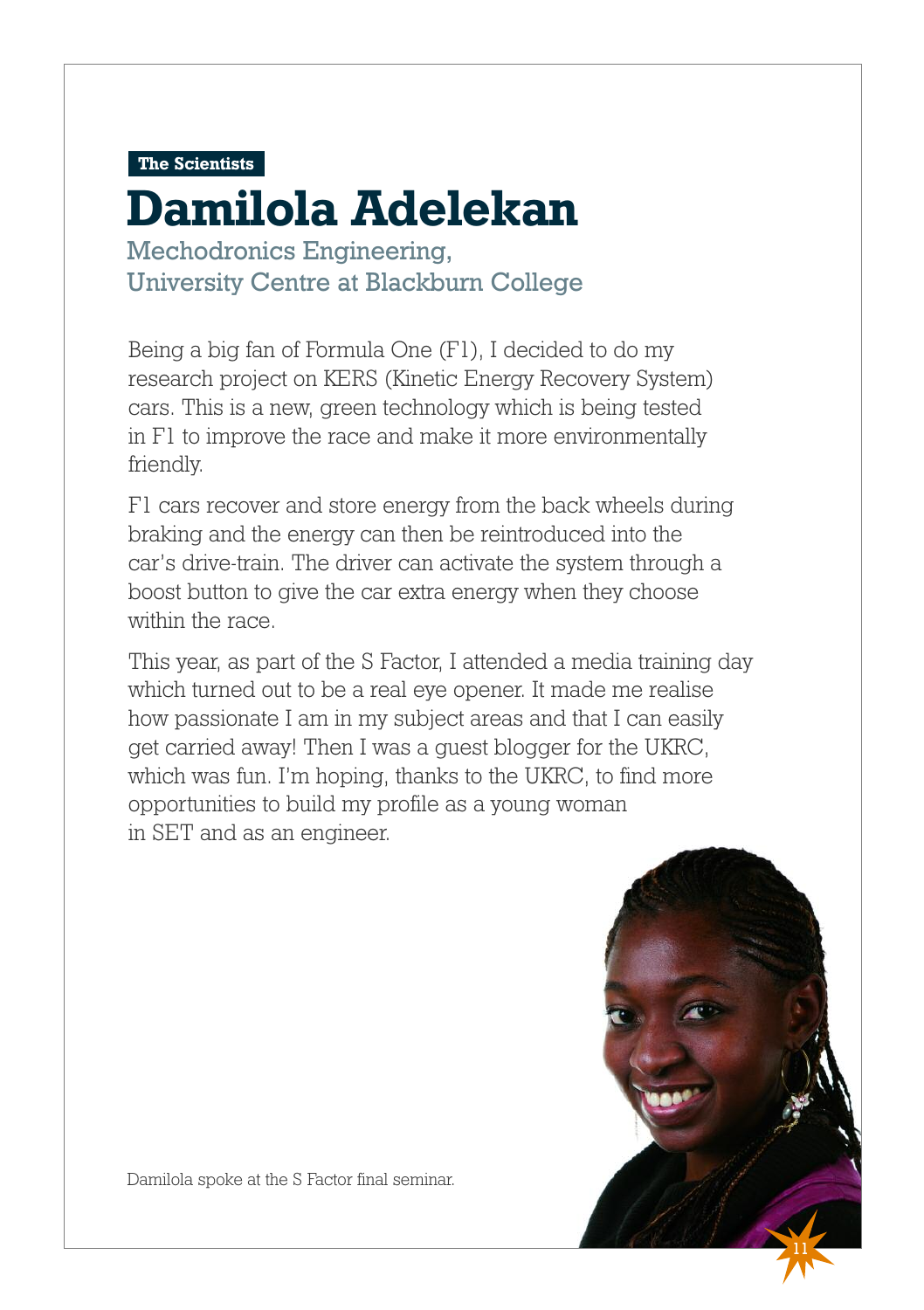## **Adults want to learn about science too – using community media**

South Leeds Community Radio and Vera Media recorded questions about space science from 35 community groups, to put to leading space scientist Dr Maggie Aderin-Pocock when she visited Otley and Leeds.

Maggie answered 27 questions, and discussed the issues with community members during a stimulating studio session. Editing resulted in five programmes, broadcast on air, available as podcasts, and promoted through the Community Media Network.

Adult women learners took photos and interviewed people at the Otley Science Festival – the first S Factor event. These and other S Factor event photos are up on the South Leeds Community Radio website.

Science demonstrations at the South Leeds Christmas Fayre were photographed and filmed, then members of the public, and scientists Dr Liane Benning and Rajni Bhardwaj were interviewed about their reactions. The DVD includes S Factor partner Marty Jopson demonstrating science with bangs and splashes!

The Science Café starring two women (Emily Cummins and Dr Catriona Morrison) was photographed and a radio recording made of the whole event, also on our website.

Our S Factor page receives many hits. www.southleedscommunityradio.org.uk

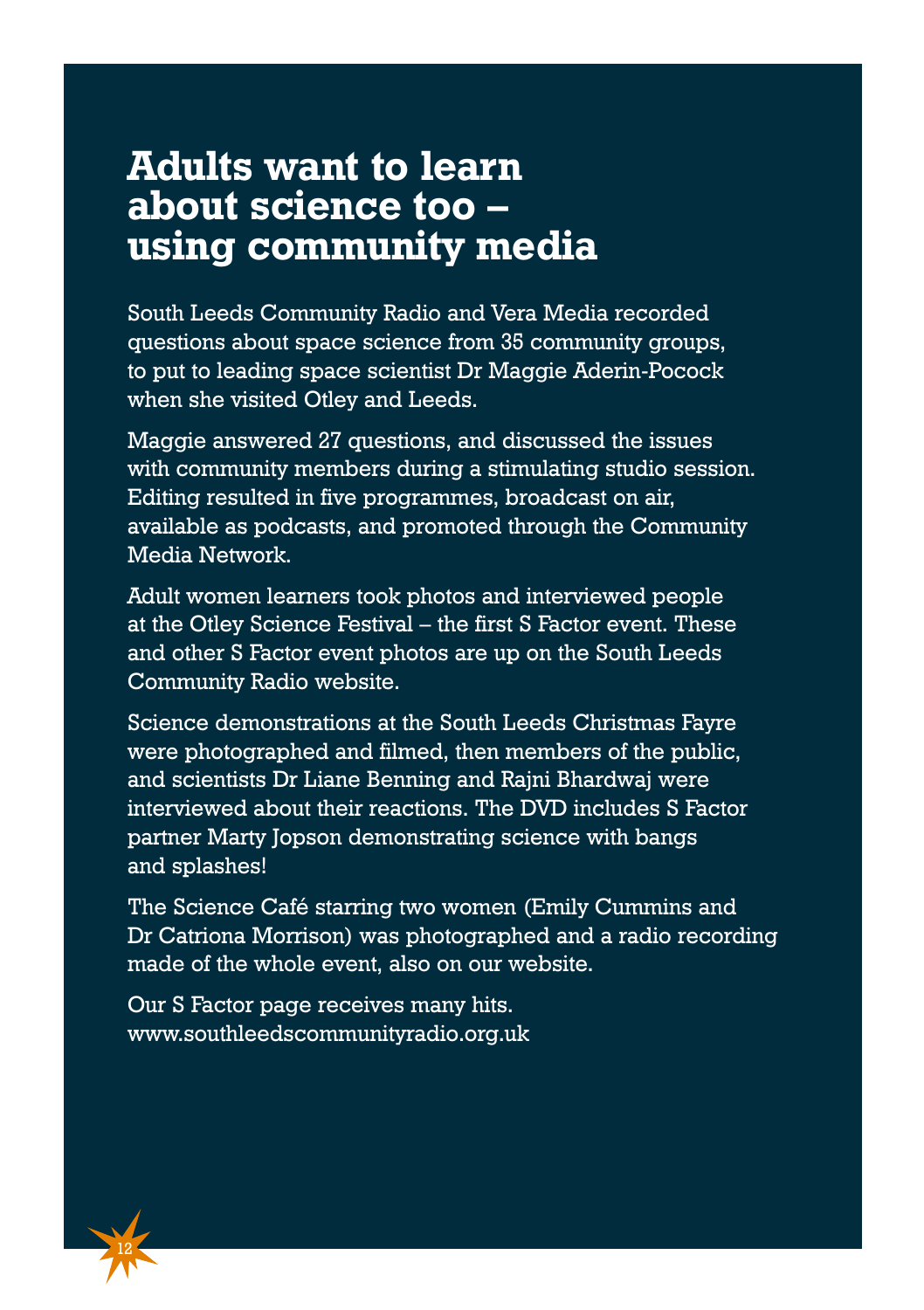## **Finding out about science – where do you go?**

182 people filled in our S Factor questionnaire at events or on the UKRC website. These are some of the findings:

More than half hadn't studied science for over 20 years – and 86 admitted to knowing nothing, just the basics or only a bit about science.

Renewable sources of energy, global warming and eliminating incurable diseases were the three issues that concerned people the most. Asked to pick just one, it was global warming.

People found out about science mainly from TV, museums, books, magazines and websites. Newspapers, science festivals and events, and the radio were also popular sources of science information.

An inquisitive lot, over 150 wanted to know more, advising us to attract people to more science events by making them relevant and topical, entertaining, fun and accessible – and advertising them as widely as possible.

| Views on the           | 'Fun but serious.'                                                                           |
|------------------------|----------------------------------------------------------------------------------------------|
| <b>S</b> Factor events | 'Down-to-earth, interesting and fun.'                                                        |
|                        | 'Easy to understand, clear explanations.'                                                    |
|                        | 'Taking part and watching people be happy.'                                                  |
|                        | 'Good food, good venue and interesting speakers<br>$-$ what more could we want?'             |
|                        | 'Excellent event, sound reasoning.'                                                          |
|                        | 'Helps people from different cultural backgrounds<br>living in a community to come together. |
|                        | 'The presentation was first class.'                                                          |
|                        | 'Spoken in language we could understand.'                                                    |
|                        |                                                                                              |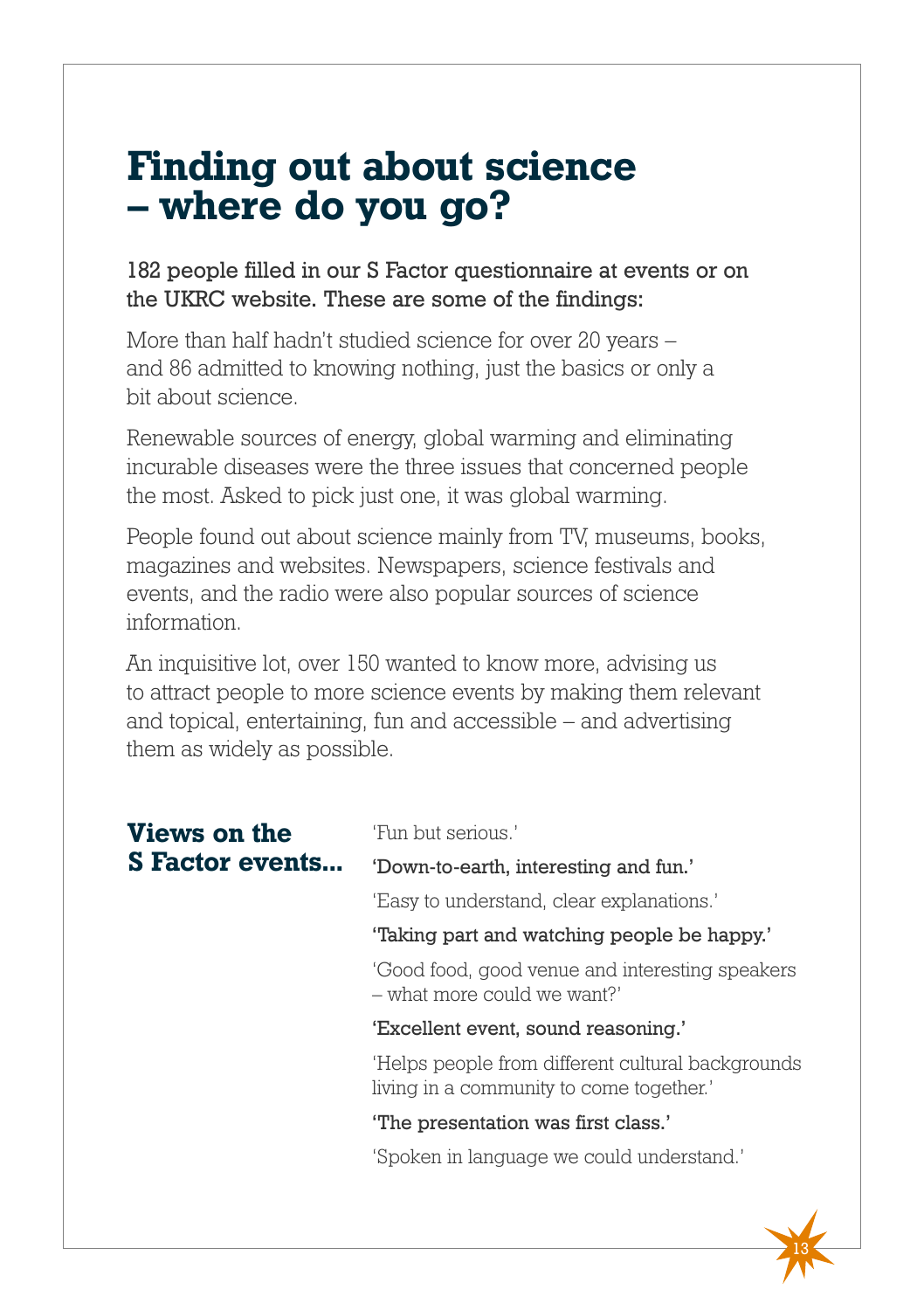#### **The Scientists**

## Senior Lecturer in Pharmacology, University of Huddersfield **Rachel Airley**

I always dreamed of being a scientist. At school I used to imagine being the next Marie Curie or Rosalind Franklin, who would cure cancer and win a Nobel Prize. When I qualified as a pharmacist some years later, I knew that I wanted to develop a career in drug discovery, and although I'm still a long way from winning that prize, I am fulfilling my ambition to work in cancer research.

My research focuses on the unique conditions found in tumour tissue and the way cancer cells adapt and adjust their metabolism of oxygen, sugars and fats to survive and even flourish in these conditions. I feel very lucky to be a scientist, as I get a real buzz from seeing my ideas grow and develop into something that could contribute to real improvements in cancer treatment. Whether attending an international conference, writing a research article or experimenting in the laboratory, I know that I am making an important contribution and I am never bored!



Rachel took part in the S Factor media training day and spoke at a Science Café.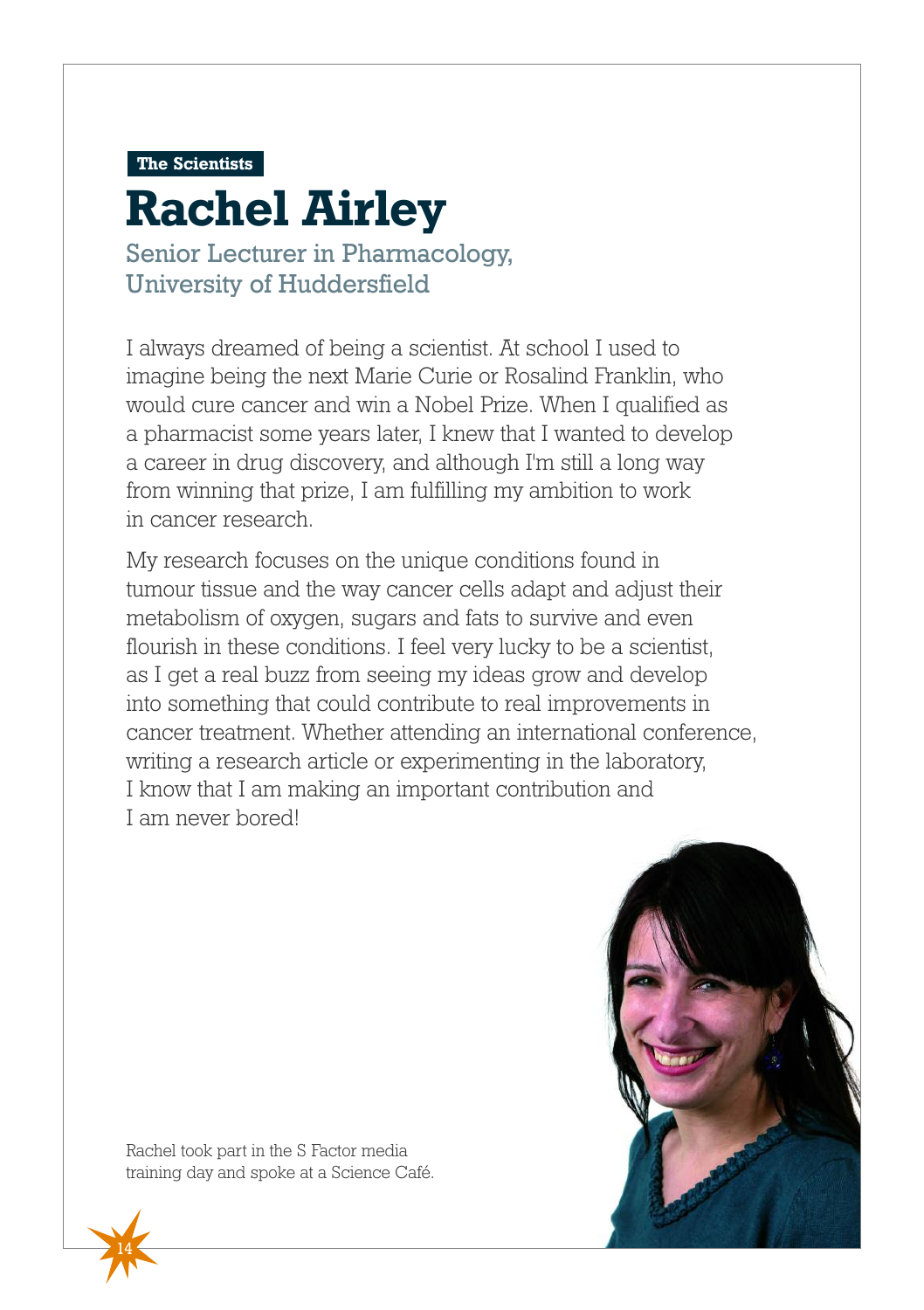#### **The Scientists**

# **Ruby Raheem**

Research Student, University of Edinburgh

About one in six couples in the UK and around the world are unable to have babies naturally. Infertility clinics have helped many couples to realise their dream of having a child. Yet there are many more couples out there that medical technology has not been able to help, because there is still so much we don't know about the science of 'life'. I'm a mature student, studying the DNA quality of live sperm cells using Raman spectroscopy, work which could lead to a technique for identifying healthy sperms for infertility treatment. It's an exciting area of work to be in.

As a child, I enjoyed problem solving and so took to mathematics and physics at a very early age. While I enjoyed botany, there was no opportunity to combine physics and botany, so I decided to stay with physics. The twenty-first century is an exciting time to be doing science and research, especially at the boundaries of physics and life science.



Ruby took part in the S Factor media training day for women scientists.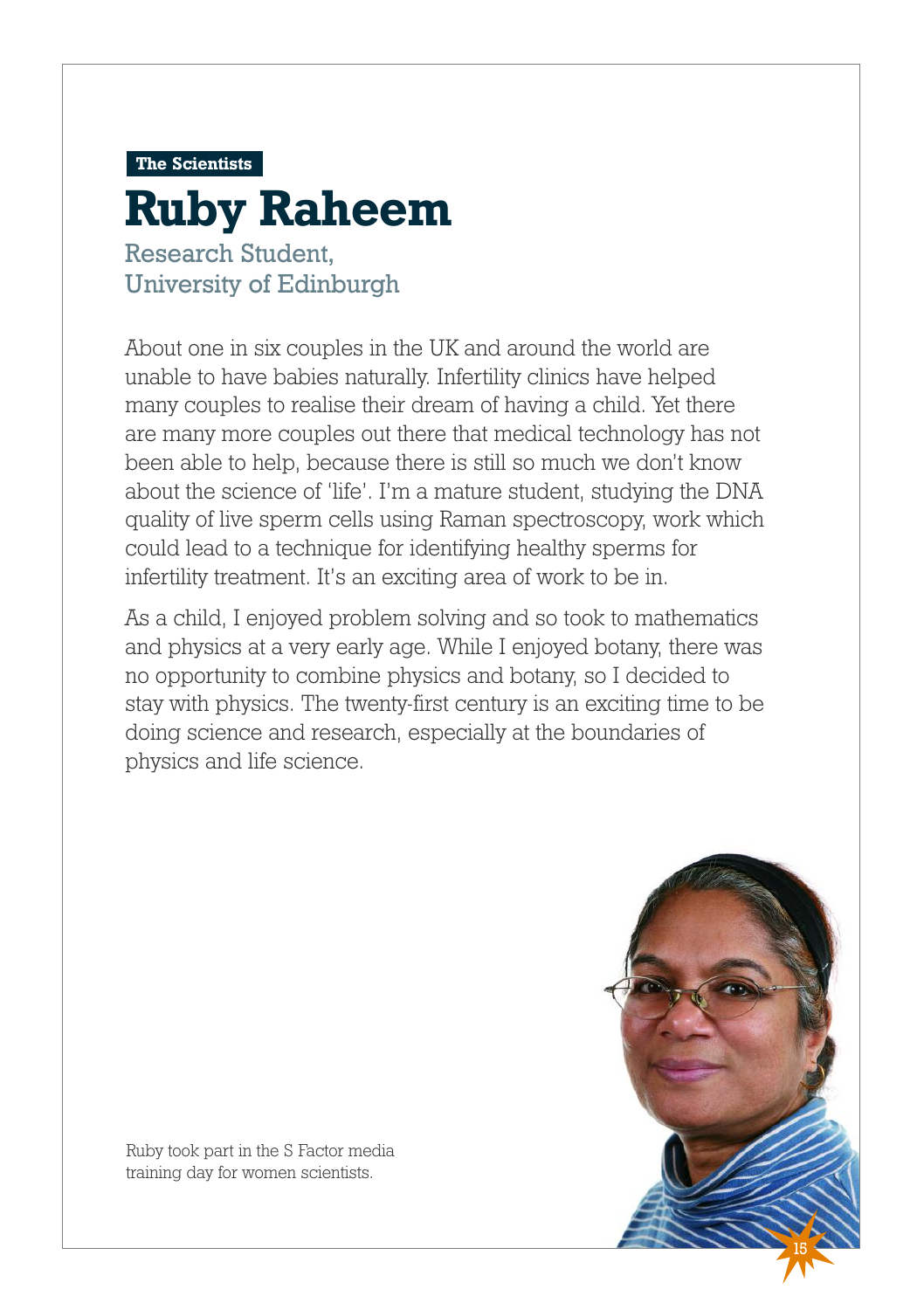**The Project Partners**

## Learning Manager, Museum of Science and Industry, Manchester **Iain Morley**

MOSI's mission is to make science and industry inspirational and particularly to highlight the major and continuing contribution made by scientists from the region.

Our involvement in the S Factor saw us delivering one of our popular science shows at venues across the north of England with each of the partner organisations. This has been a great project to be involved with as it has given us the opportunity to work with a wide range of people beyond our normal audiences and took us outside of the Manchester area.

Because the partnership has been a mix of community organisations, science communicators and museums it has been interesting to see how other organisations work and also the scope of what they do. Being able to support them in their aims through the delivery of our science show has given us the chance to explore how we can develop our delivery of the show in the future.

The S Factor gave us a great opportunity to find out about approaches to adult learning and ideas on how to work with different communities.

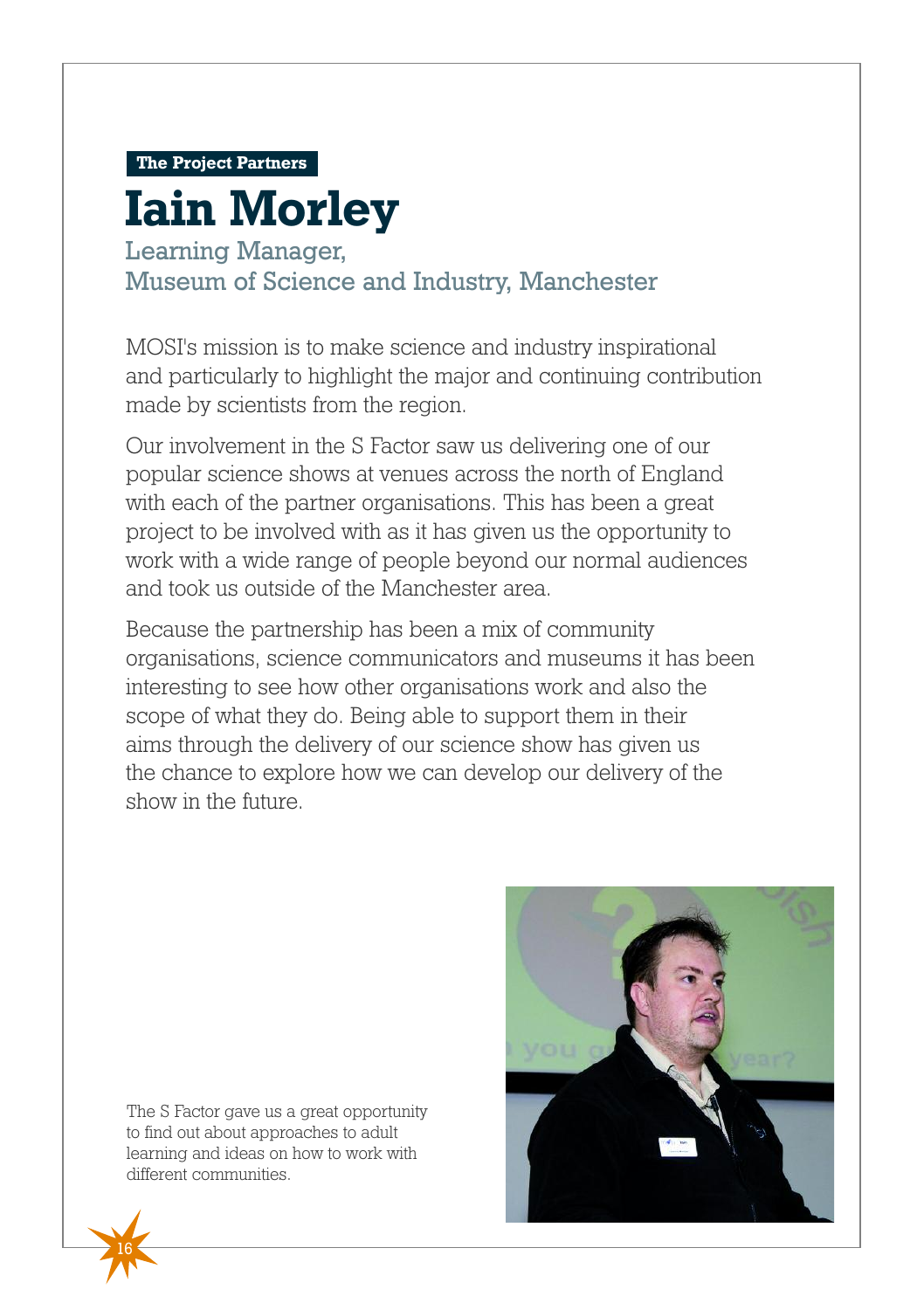#### **The Project Partners**

## Otley Science Festival Organiser **Dr Marty Jopson**

The Otley Science Festival grew from a conversation I had with one of the directors of the Otley Courthouse, the town's arts and resource centre. The first festival was in November 2008 and since then we've run dozens of successful science events where none existed before. We've discovered that our local community is hungry for science and we attempt to satisfy it. The festival is now run by a small team of dedicated volunteers.

The S Factor has been good news for us. It has enabled us to arrange very popular, free events that extended out from our original week-long slot in November. We have found new audiences and new ways of engaging with the community. Furthermore, we have found new partners in science around the local region that will allow us to grow as a popular science festival.

In the S Factor, we attempted, and succeeded in targeting three different groups of adults - those interested in comedy, the serious science policy audience and parents of children.

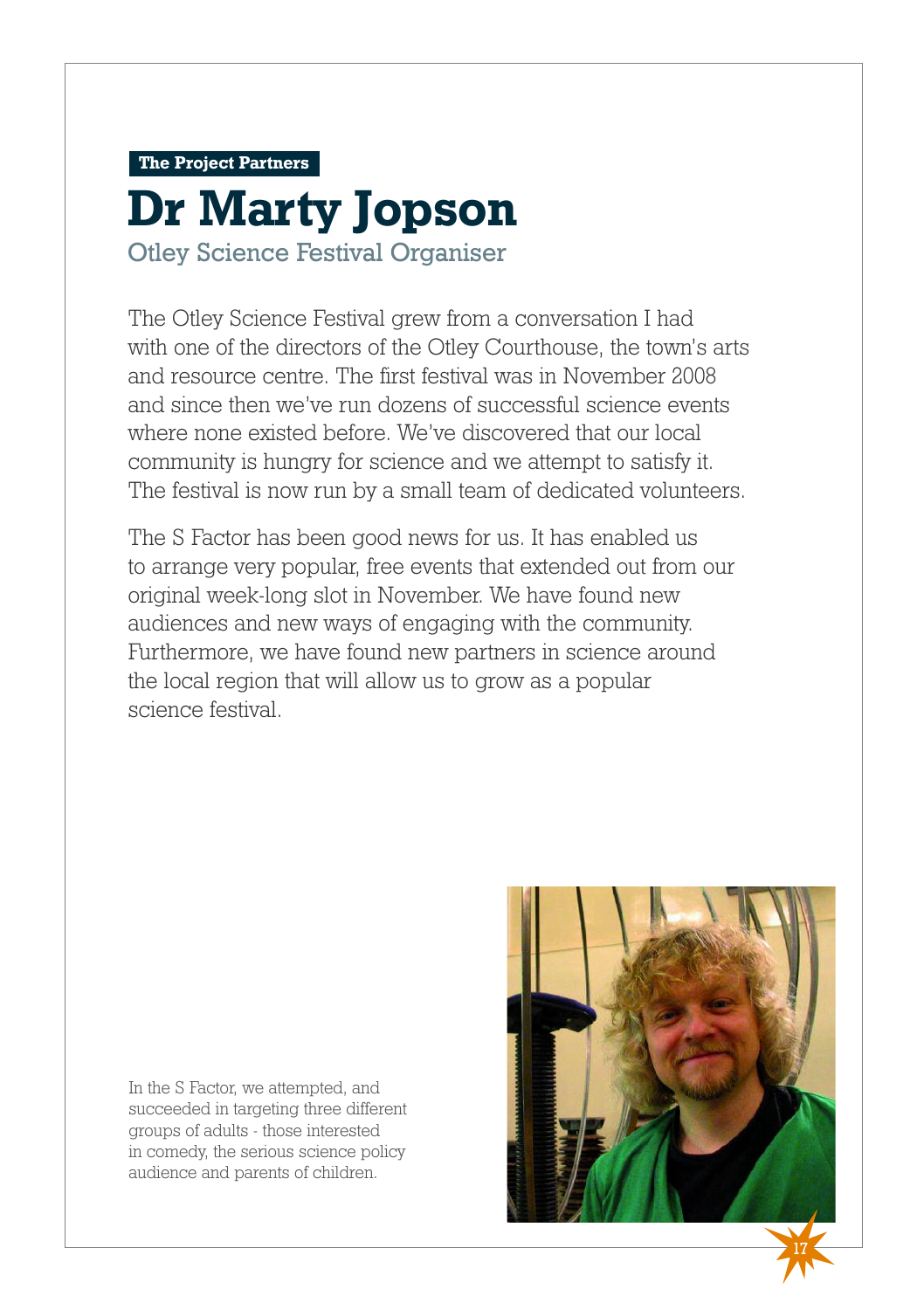## **When the S Factor met Question Time**

What percentage of the male and female workforce in the UK work in science, engineering and technology? That was the question put to the audience at the Question Time-style debate on Science, Policy and Power hosted by the S Factor at the Otley Science Festival.

Most guessed 10 or 20 per cent for men (it's actually 30) and 10 per cent for women (it's just five).

The question sparked a stimulating discussion between panel members Professor Anne Glover, Chief Scientific Adviser for Scotland, Nick Dusic, Director of the Campaign for Science and Engineering, Professor Nicola Spence, Chief Executive of Science City York and Phil Willis MP, Chair of the House of Commons Science and Technology Select Committee.

The audience also voted on a quota system for women on public boards (57 per cent in favour) and involving more adults in science (60 per cent thought this very important).

Both Nicola Spence and Phil Willis identified breaks to have children as a key factor limiting women's research careers in science. When the panel were asked what they'd do first if prime minister. Anne Glover suggested an obligatory three months paternity leave, to balance family responsibilities.

Safeguarding science and engineering research funding got everyone's agreement. Anne Glover suggested appointing a female Chief Scientific Advisor for England and Nick Dusic wanted to see her based in the Treasury to ensure science was given the priority it deserved.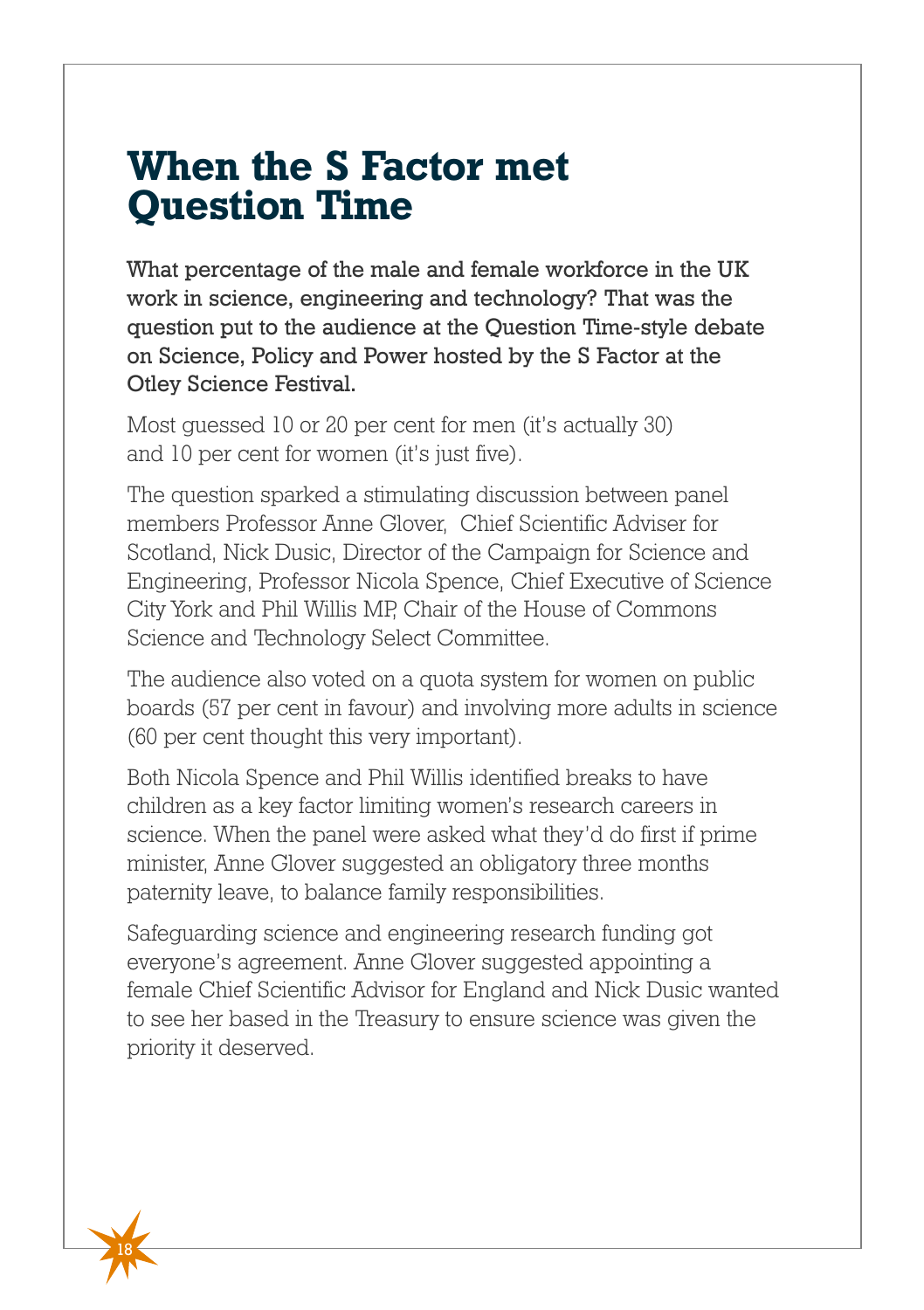**The Scientists**

## Chief Scientific Advisor for Scotland **Professor Anne Glover**

When I was a young girl, my brother was given a chemistry set for Christmas. He wasn't that interested but managed to create a big explosion in the kitchen. When I saw that, I thought, 'that is for me'. I've been excited by science ever since.

Every aspect of our lives is covered by science, from the minute we get up until the minute we go to bed but it is not easy for us to recognise. We need to make science accessible and let the whole of society have a say in science. If we can truly embrace science as part of our culture it would be incredibly exciting. We are all born scientists - we need to get stuck into science and have some fun.

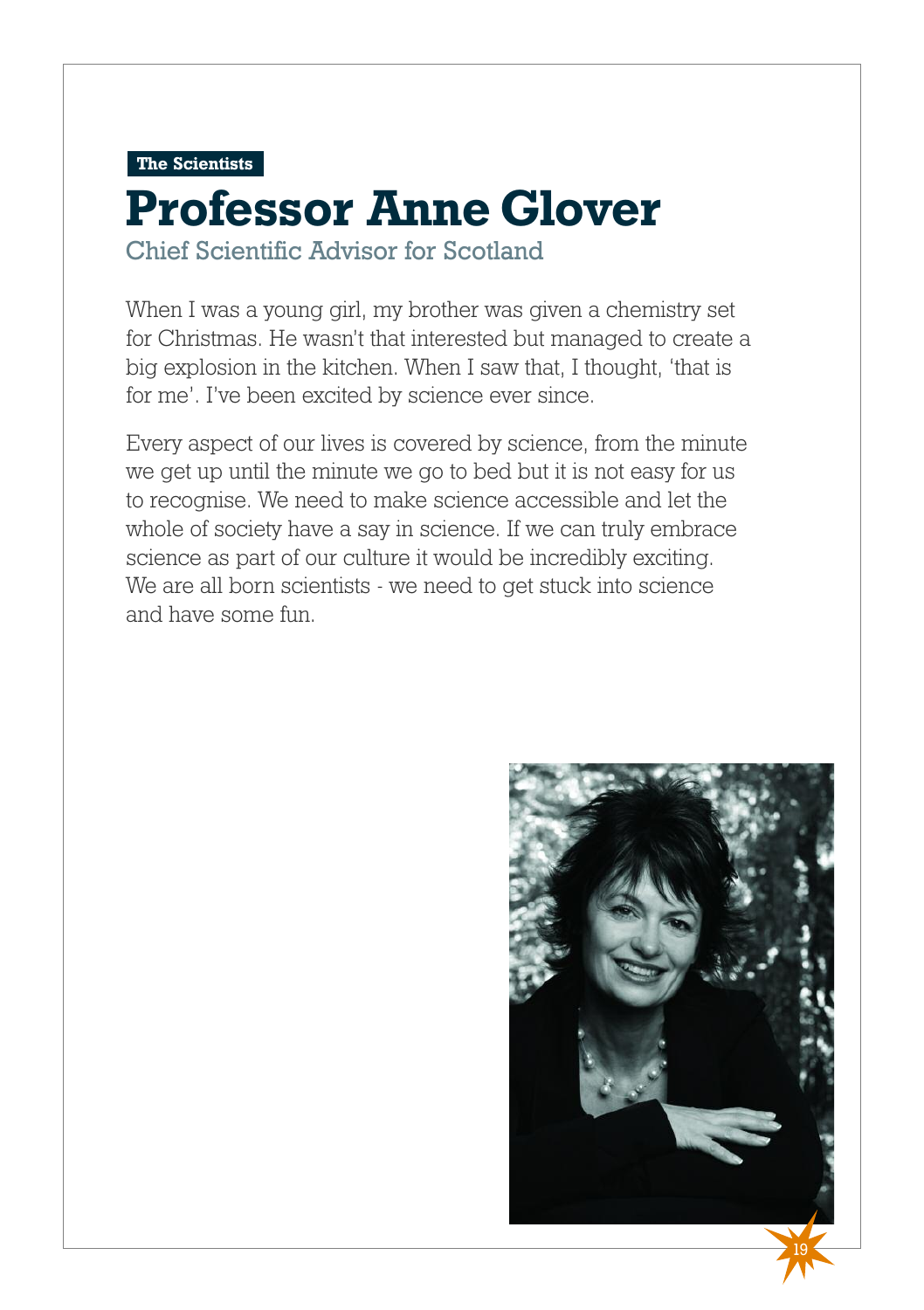## **Women in science – who springs to mind?**

Of the 182 people – 122 of them women – who filled in our S Factor questionnaire at events or on the website, 147 were able to name a famous living scientist. Stephen Hawking took the top spot at 66 mentions. Only seven people thought of a woman scientist.

Asked to name a living woman scientist, the picture was a bit different. 64 people were able to do so, but only 24 could name a 'famous' woman: Susan Greenfield, Maggie Aderin-Pocock, Alice Roberts, Kate Humble, Jocelyn Bell Burnell and Heather Couper were mentioned most often. The rest were simply lucky enough to know or work with women scientists – one person even named their GP!

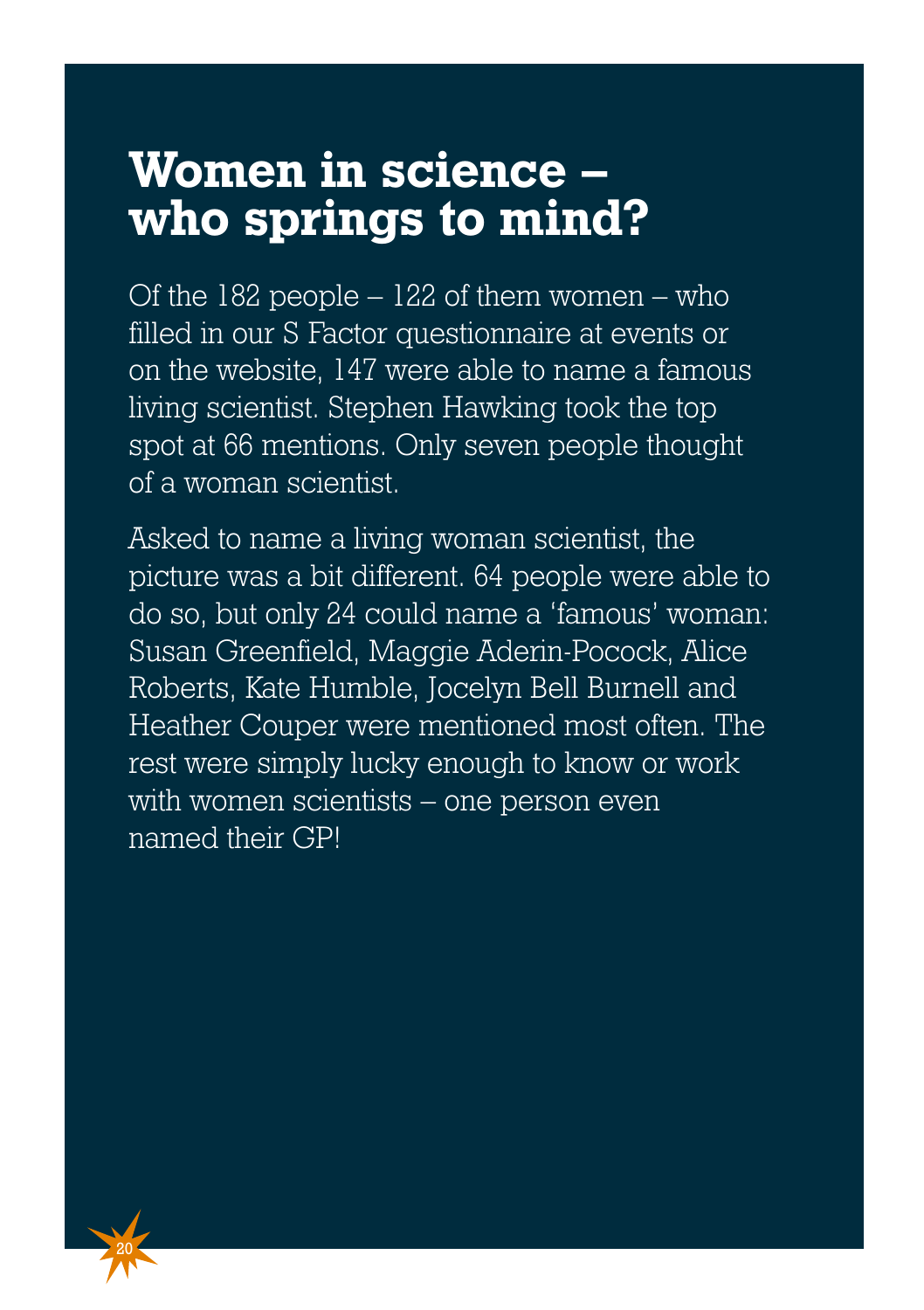## **How can we increase the numbers of women in science, engineering and technology? People told us...**

'Traditionally it was a man's world, but women are making their mark.' *Female, 50-74*

'We need more women scientists as speakers and role models.' *Female, 50-74*

'It begins at an early stage. Young girls need to be encouraged to take on these subjects; education is the key.' *Male, 25-49*

'Women start out in science careers with as much expectation as men. They aren't unsuited or less talented, but the system prevents as many women as men progressing. Until the system changes, this will not change.'

'Girls are still too influenced by unscientific media and cultural upbringing: science isn't sexy for girls.' *Female, 25-49*

'It is difficult for women to progress in their career, even the most able and ambitious. Men have the power to promote or block progression and tend to prefer other men for positions of responsibility.' *Female, 50-74*

'Confidence is a key factor; many girls and women haven't the confidence to take part.' *Female, 25-49*

'It will improve in future! We have not, in the past, given girls the same options to choose science in schools.' *Female, 50-74*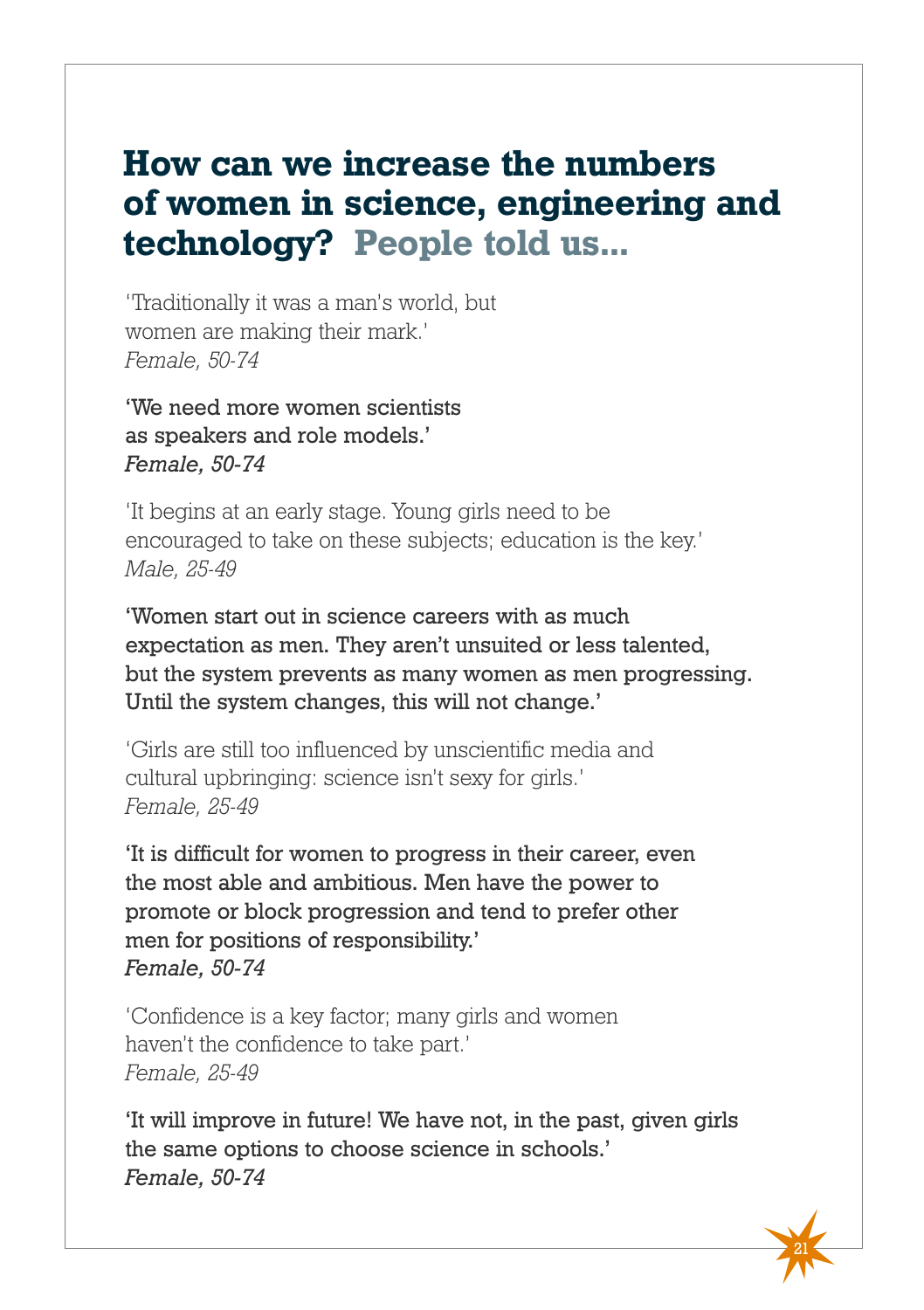**The Project Partners**

# **Sarah Clement**

UKRC Associate and Gender Equality Trainer

The UKRC's Gender Equality Training looks at the contributory factors behind persistent under-representation of girls and women in science and at practical ways to make a difference and improve women's participation and progression. It explains why we need to challenge gender stereotypes and unhelpful attitudes about women's 'interest' and 'suitability' to participate and progress in the sector and it provides organisations and individuals with the tools to develop and mainstream good gender equality practice.

The S Factor training sessions focused on raising awareness among the partners of the need to challenge gender stereotypes and how to embed good gender equality practice into their community outreach and engagement activities. The training is great because it uses real-life examples and encourages lively discussion about the issues. I enjoy it for the questions it raises whilst providing practical solutions. It was very rewarding to work with a diverse and unusual partnership of organisations.

#### **Partners found the training...**

'Very useful to review the current situation regarding women in SET and I welcome the idea of community based science events.'

'One of the best training sessions I've attended, good mix of practical activities.'

'All very useful – practical focus, gives ideas for future action that I can take and resources to work with.'



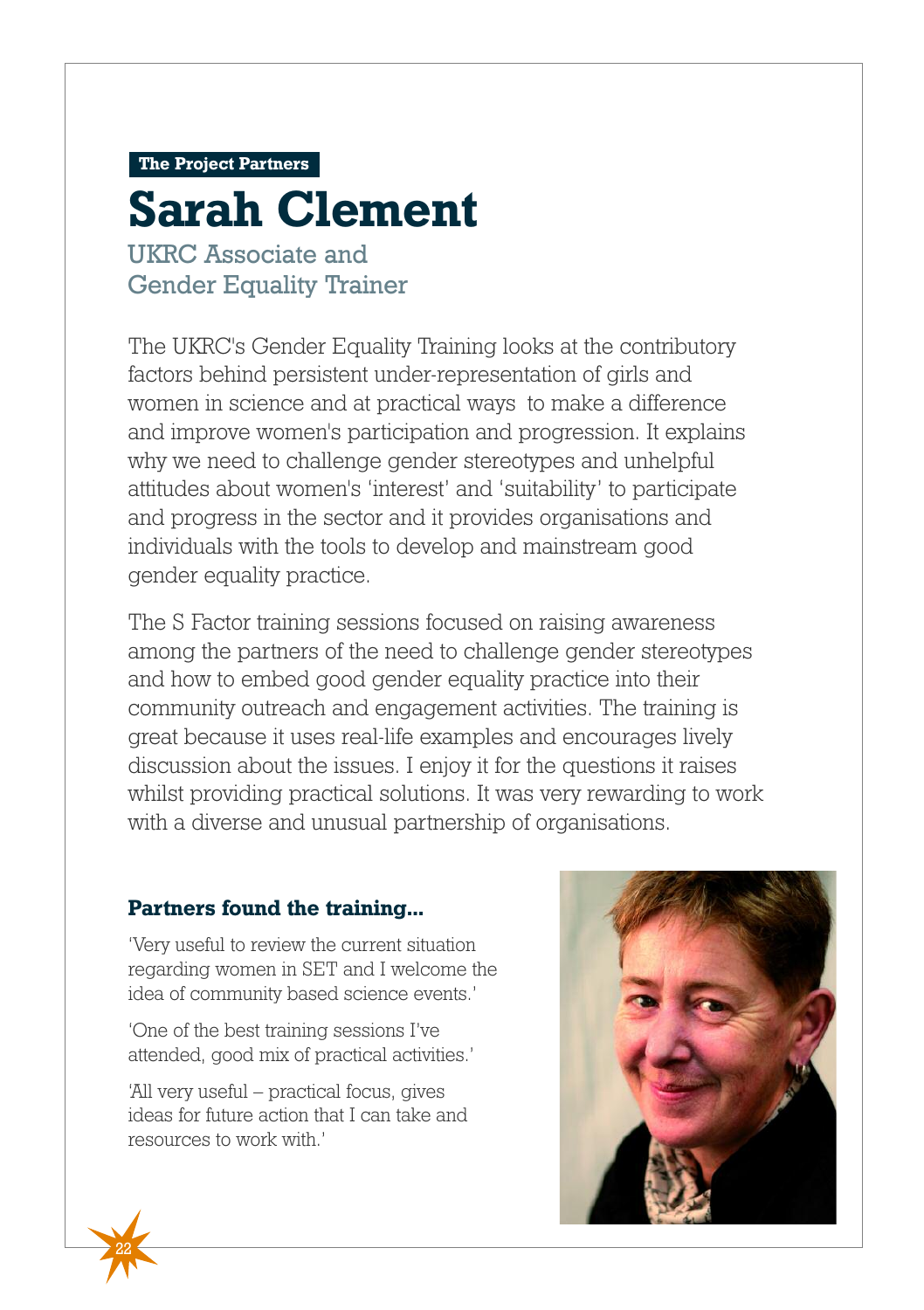**The Project Partners**

Chief Executive, Thackray Museum, Leeds **Almut Grüner**

For anyone with even the tiniest interest in medicine or health, the Thackray Museum is the place to go. 'My' museum has everything from weird medicines to artificial limbs, from Roman surgery knives to endoscopy, and from public health acts to the MMR scare.

The Thackray Museum is also the place that made me – from my background in museums, rather than science – think about how important science and scientific research are. I now make my own contribution by encouraging more people to take an interest in science, or even become scientists themselves.

I firmly believe that everybody is open to learning. It's not so much about 'talent' than about encouraging someone to find their own way of learning – which is what the S Factor was all about. I think it is important that more girls are encouraged to take up science in school and beyond – and if my museum can help make it happen, that'll make me proud.

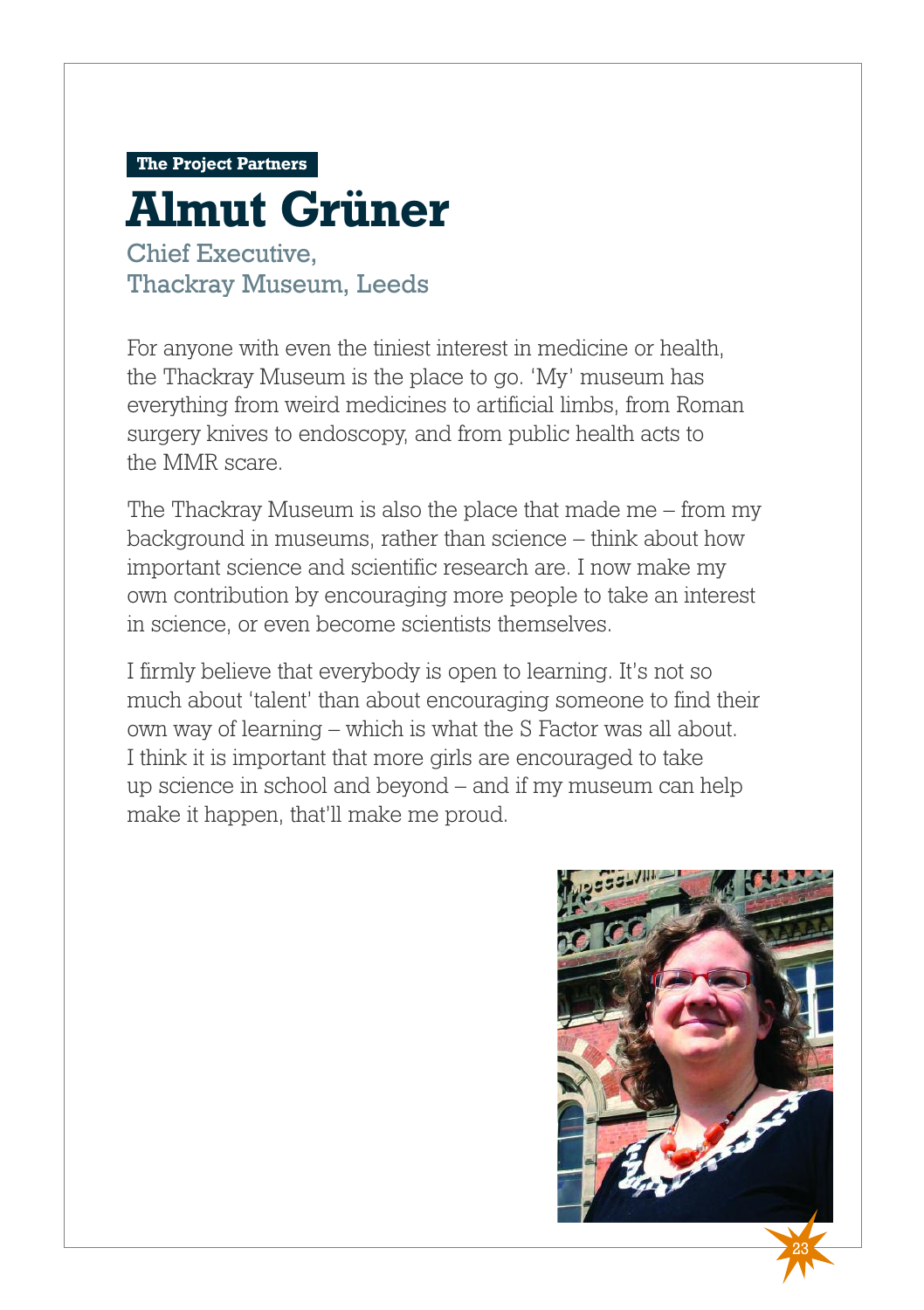# **Learning from experience…**

Just as those who came along to S Factor events learnt more about science through taking part, so the partners in the project learned a lot from working together on the mix of events.

### **Science is engaging**

24

- Community groups appreciate talking about something new, not commonplace topics such as crime or litter.
- People are inspired by interesting science events and want more.
- Timing events in afternoons and early evenings is great for family audiences.
- Questionnaires are a hit, especially if incentivised with a raffle; so is interactive hand held voting to engage the audience in debates.
- Tweeting, blogging and on-line surveys help spread the word.

### **Partnerships bring extra benefits**

- A sparky and focused partnership can achieve a lot in a short time.
- Big museums and small community organisations both face the same issue: getting more and different people through the door.
- Gender equality training for partners is fantastic for staff development.
- Bringing big names into local communities is great for community esteem.
- Partners provide new audiences, new contacts, including for speakers.
- Provide as many chances to share knowledge as possible.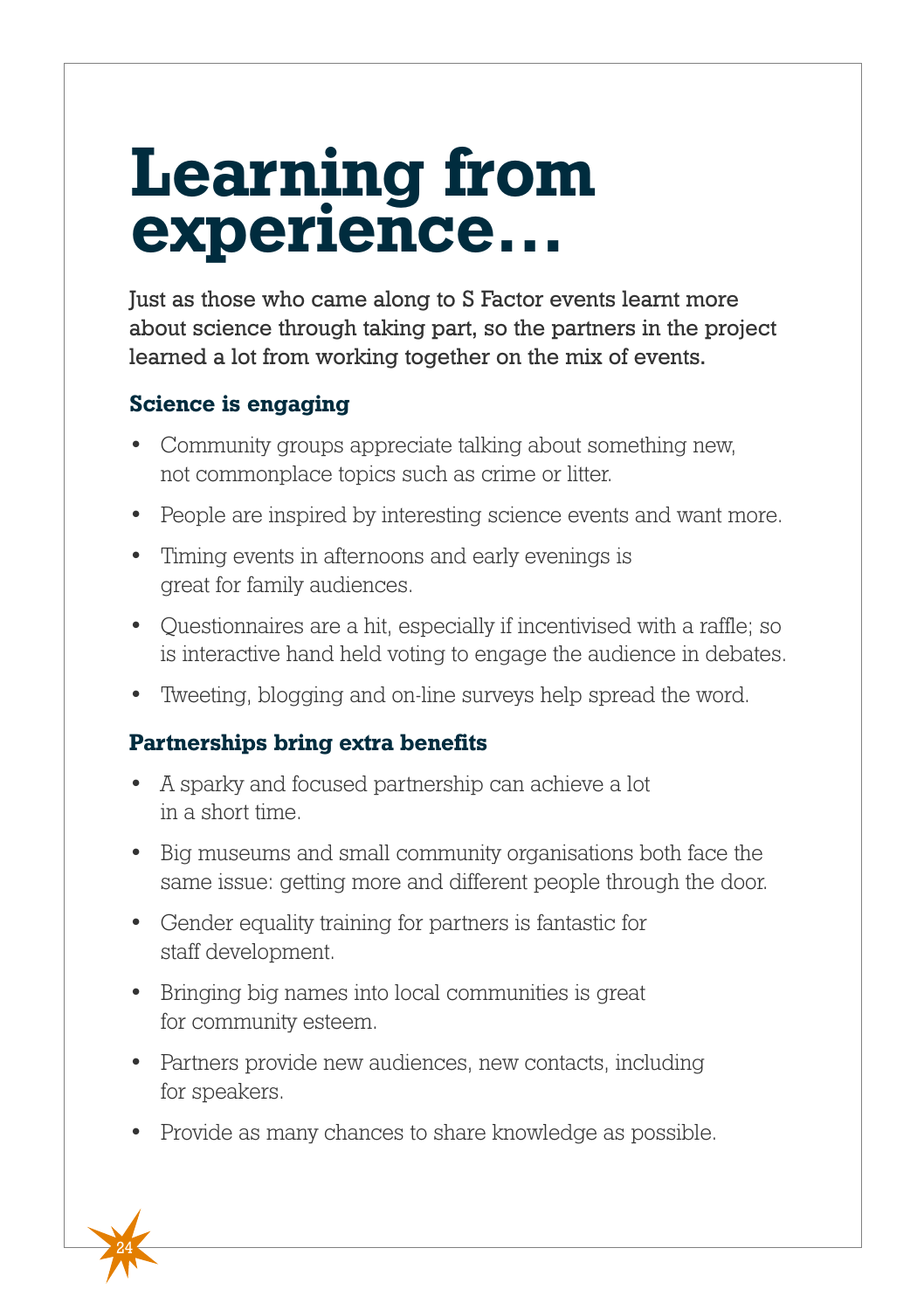### **Timing is key**

- If grant award is made late, shortened timescales have lots of knock-on effects.
- Running a shorter project means it builds momentum just when it is coming to an end.
- It's hard to squeeze ten months of activities into five – people are left wanting more.
- Some partners will be unable to come on board, if a new timescale no longer fits their activities.

### **Publicise and advertise**

- Work hard to get media interest in events like these as it's not an easy nut to crack.
- Get marketing out early if timescale is shortened this can be problematic.
- Use lots of ways to advertise 'pupil post' to primary schools, door-to-door leafleting, event literature
- Free tickets can be counterproductive – some people won't turn up!
- Make as much as possible of online marketing – blog, twitter, vodcast and podcast.

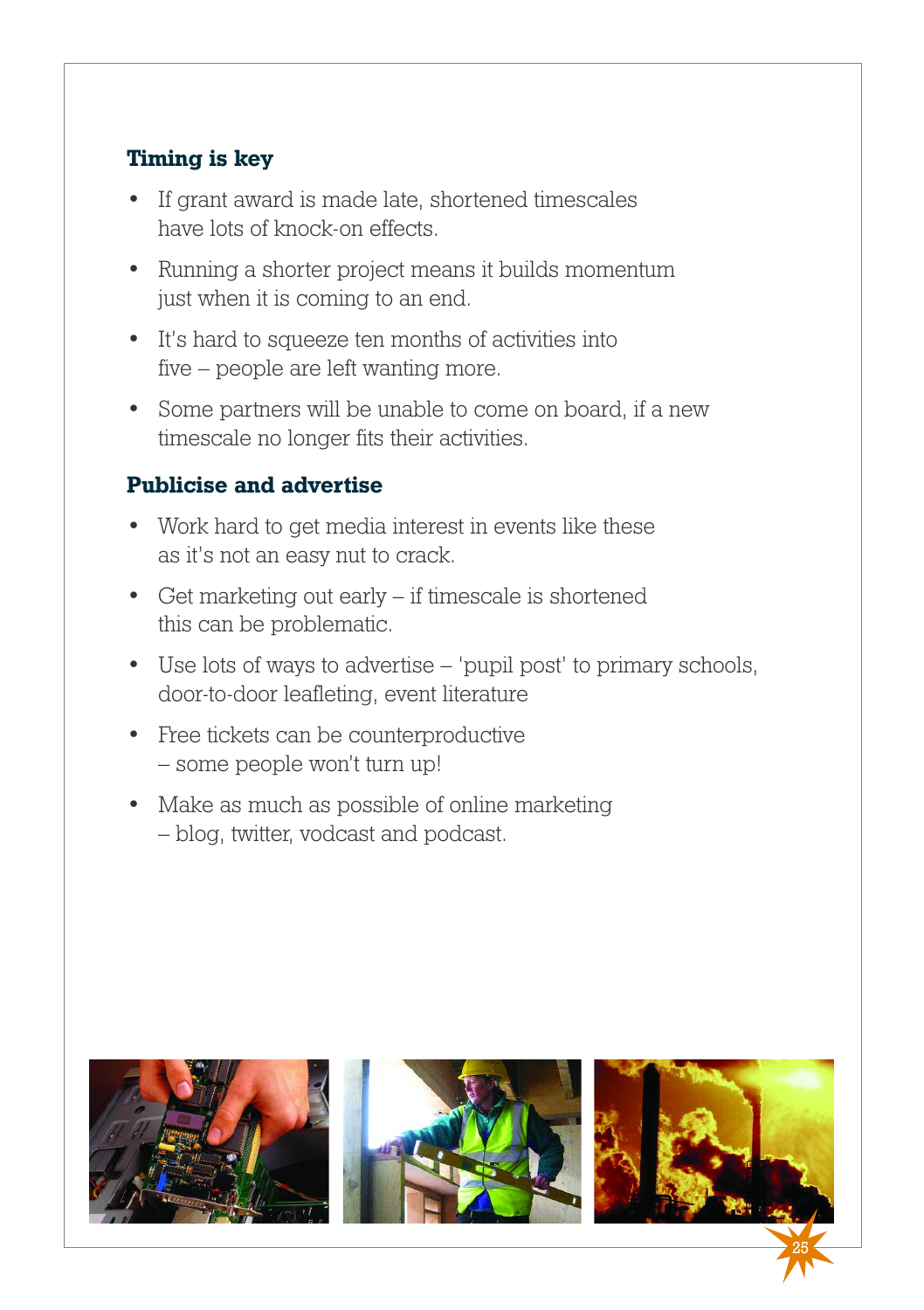#### **The Scientists**

## Management Consultant to the engineering sector **Diane Davy**

My role is something of an interpreter: I work across sectors to help engineers, scientists and technologists understand more effectively the organisations they engage with and vice versa. Often an organisation knows what it wants to achieve, but isn't sure how to do it so I provide an analytical approach for an innovative solution. For example, last year I did a Mystery Shop for 16 engineering institutions, resulting in useful advice on how to develop a userfriendly approach to the engineers and scientists who want information from them. I also talk about the value of science, engineering and technology to society and the importance of strong science in schools to educate the technical people of tomorrow, who will be the providers of solutions to global issues. The UKRC has an important role in ensuring women play their part in becoming these technical people, too.



Diane took part in the S Factor media training day for women scientists.

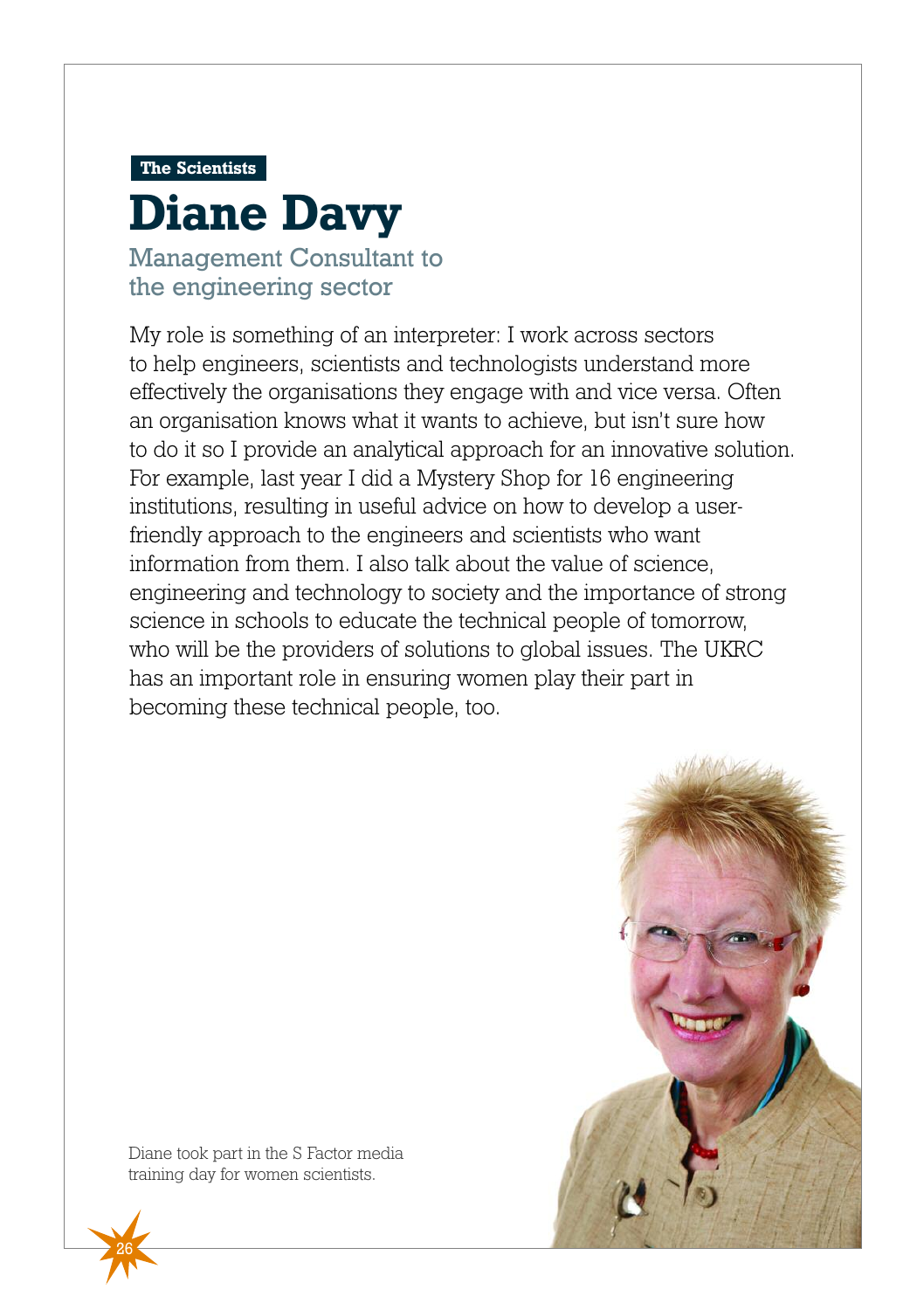## **The Partners' details**

### **The UKRC**

The UKRC works to improve the participation and position of women in science, engineering and technology occupations across industry, research, academia and public services, to benefit the future productivity of the UK and the lifetime earnings and career aspirations of women.

www.ukrc4setwomen.org info@ukrc4setwomen.org 01274 436485



advancing gende equality in science, angineering and technology

## **Otley Science Festival**

A lively programme of science events, suitable for all ages. Whether you are new to science or already hooked there are activities to enjoy, explore and discover. The Festival is based at Otley Courthouse, a unique development run by local people in the attractive market town of Otley, in easy reach of Leeds. The old magistrates' court has been transformed into a fully accessible centre: a week in November is dedicated to science, with other events through the year.

www.otleycourthouse.org.uk/ science-festival/



#### **Museum of Science and Industry Manchester**

Located on the historic site of the world's oldest surviving passenger railway station, MOSI's mission is to make Science and Industry inspirational, highlighting our region's rich and continuing contribution. Our vision is to be a world class cultural attraction right at the heart of everything Manchester has to offer.

#### www.mosi.org.uk 0161 832 2244



#### **South Leeds Community Radio**

A community radio station broadcasting in South Leeds and over the internet, offering informal learning to adults, as volunteers and in regular sessions, in partnership with its founder Vera Media. The radio station creates material for podcast, on CD and other delivery platforms, for dissemination across the UK and beyond.

www.southleedscommunityradio.org.uk 0113 387 6464